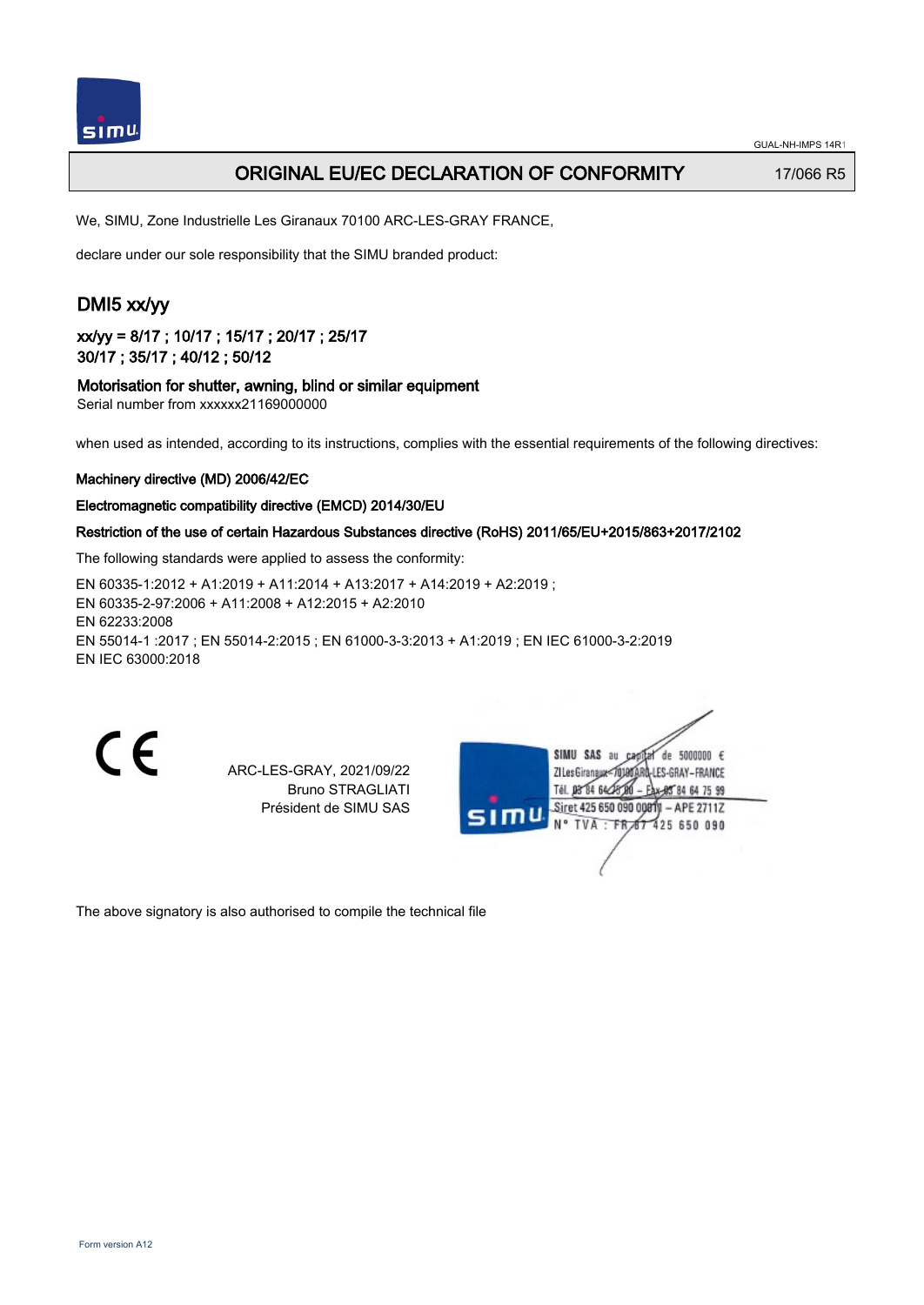



## ORIGINAL EU/EC DECLARATION OF CONFORMITY DECLARATION EU/CE DE CONFORMITE ORIGINALE

17/066 R5

We, SIMU, Zone Industrielle Les Giranaux 70100 ARC-LES-GRAY FRANCE, Nous,

declare under our sole responsibility that the SIMU branded product: declarons sous notre seule responsabilité que le produit de marque SIMU

# DMI5 xx/yy

## xx/yy = 8/17 ; 10/17 ; 15/17 ; 20/17 ; 25/17 30/17 ; 35/17 ; 40/12 ; 50/12

### Motorisation for shutter, awning, blind or similar equipment

Motorisation de volet, store, rideau ou équipement similaire

Serial number from xxxxxx21169000000 Numéro de série à partir de

when used as intended, according to its instructions, complies with the essential requirements of the following directives: utilisé, selon l'usage prévu, comme décrit dans son manuel d'utilisation, est conforme aux exigences essentielles des directives suivantes

#### Machinery directive (MD) 2006/42/EC

Directive Machine 2006/42/EC

#### Electromagnetic compatibility directive (EMCD) 2014/30/EU

Directive compatibilité électromagnétique 2014/30/EU

### Restriction of the use of certain Hazardous Substances directive (RoHS) 2011/65/EU+2015/863+2017/2102

Directive RoHS 2011/65/EU+2015/863+2017/2102

The following standards were applied to assess the conformity: Les normes de référence suivantes ont été appliquées pour évaluer la conformité

EN 60335‑1:2012 + A1:2019 + A11:2014 + A13:2017 + A14:2019 + A2:2019 ; EN 60335‑2‑97:2006 + A11:2008 + A12:2015 + A2:2010 EN 62233:2008 EN 55014‑1 :2017 ; EN 55014‑2:2015 ; EN 61000‑3‑3:2013 + A1:2019 ; EN IEC 61000‑3‑2:2019 EN IEC 63000:2018

C F

ARC-LES-GRAY, 2021/09/22 Bruno STRAGLIATI Président de SIMU SAS

de 5000000  $\epsilon$ **ZILes Giranaux** ES-GRAY-FRANCE Tél. 08 84 64 24 84 64 75 99 Siret 425 650 090 00811 - APE 2711Z 425 650 090 TVA

The above signatory is also authorised to compile the technical file

La personne signataire ci-dessus est aussi celle autorisée à constituer le dossier technique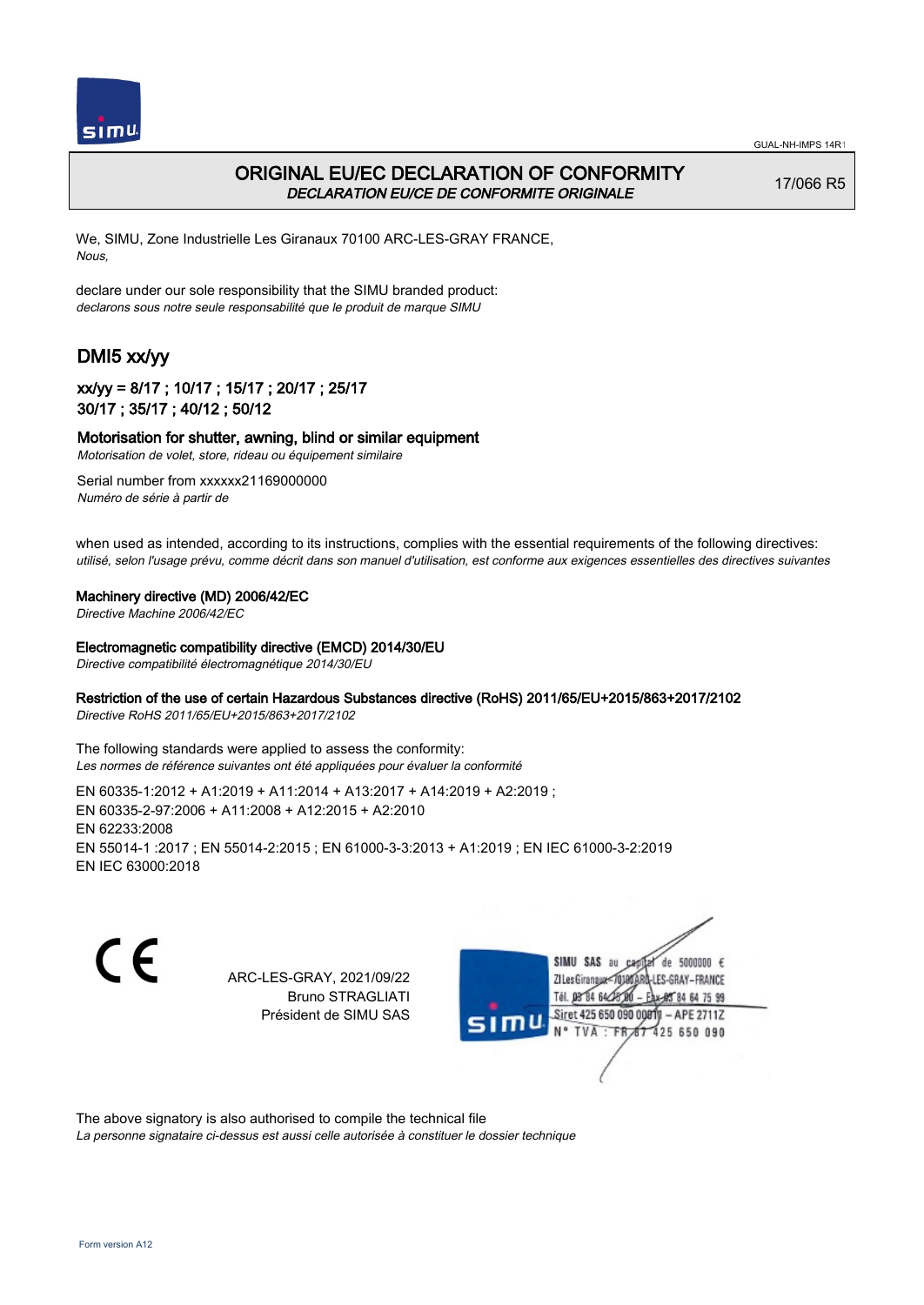



## ORIGINAL EU/EC DECLARATION OF CONFORMITY ORIGINAL EU/EG-KONFORMITÄTSERKLÄRUNG

17/066 R5

We, SIMU, Zone Industrielle Les Giranaux 70100 ARC-LES-GRAY FRANCE, Wir,

declare under our sole responsibility that the SIMU branded product: erklären unter unserer alleinigen Verantwortung, dass das mit der Marke SIMU versehene Produkt

# DMI5 xx/yy

## xx/yy = 8/17 ; 10/17 ; 15/17 ; 20/17 ; 25/17 30/17 ; 35/17 ; 40/12 ; 50/12

### Motorisation for shutter, awning, blind or similar equipment

Motorisierung für Abschlüsse or ähnliche Ausrüstung Serial number from xxxxxx21169000000

Seriennummer ab

when used as intended, according to its instructions, complies with the essential requirements of the following directives: den einschlägigen Bestimmungen der folgenden Richtlinien entspricht, wenn es nach den Anweisungen des Herstellers bestimmungsgemäß verwendet wird

### Machinery directive (MD) 2006/42/EC

Maschinenrichtlinie 2006/42/EC

### Electromagnetic compatibility directive (EMCD) 2014/30/EU

Richtlinie über die elektromagnetische Verträglichkeit 2014/30/EU

### Restriction of the use of certain Hazardous Substances directive (RoHS) 2011/65/EU+2015/863+2017/2102

RoHS-Richtlinie 2011/65/EU+2015/863+2017/2102

The following standards were applied to assess the conformity: Die Konformität wird durch die Einhaltung folgender Normen nachgewiesen

EN 60335‑1:2012 + A1:2019 + A11:2014 + A13:2017 + A14:2019 + A2:2019 ; EN 60335‑2‑97:2006 + A11:2008 + A12:2015 + A2:2010 EN 62233:2008 EN 55014‑1 :2017 ; EN 55014‑2:2015 ; EN 61000‑3‑3:2013 + A1:2019 ; EN IEC 61000‑3‑2:2019 EN IEC 63000:2018

CE

ARC-LES-GRAY, 2021/09/22 Bruno STRAGLIATI Président de SIMU SAS

SIMU SAS de 5000000  $\epsilon$ **ZILes Giranaux** ES-GRAY-FRANCE 64 75 99 Siret 425 650 090 00811  $-$  APE 2711Z 425 650 090

The above signatory is also authorised to compile the technical file

Die oben genannte Person ist auch bevollmächtigt, die relevanten technischen Unterlagen zusammenzustellen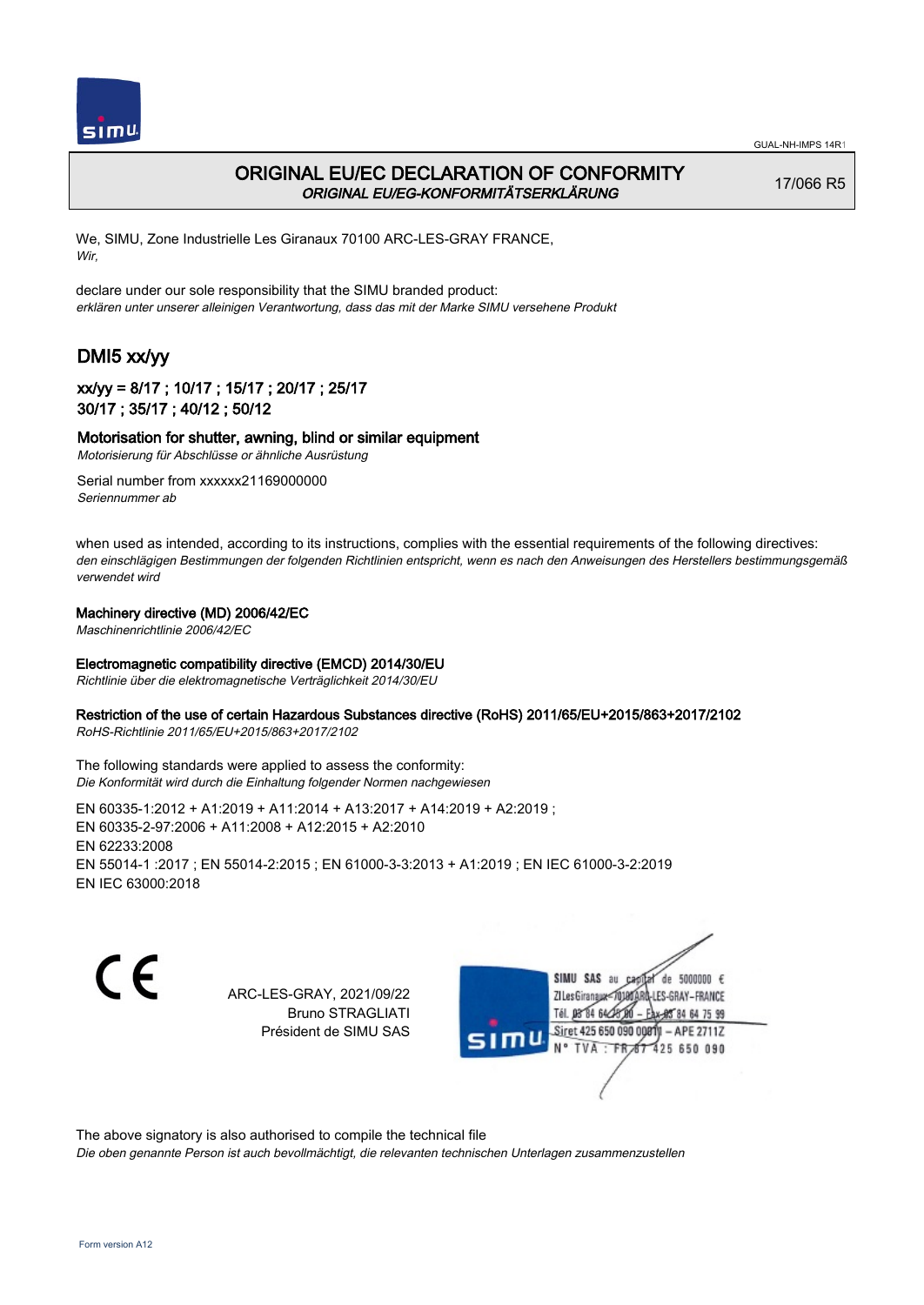



## ORIGINAL EU/EC DECLARATION OF CONFORMITY DECLARACIÓN UE/CE DE CONFORMIDAD ORIGINAL

17/066 R5

We, SIMU, Zone Industrielle Les Giranaux 70100 ARC-LES-GRAY FRANCE, Nosotros,

declare under our sole responsibility that the SIMU branded product: declaramos bajo nuestra única responsabilidad, que los productos de la marca SIMU

# DMI5 xx/yy

### xx/yy = 8/17 ; 10/17 ; 15/17 ; 20/17 ; 25/17 30/17 ; 35/17 ; 40/12 ; 50/12

### Motorisation for shutter, awning, blind or similar equipment

Motorización de persiana, toldo, cortina o equipos similares

Serial number from xxxxxx21169000000 número de serie a partir de

when used as intended, according to its instructions, complies with the essential requirements of the following directives: cuando se utilizan según el uso previsto, de conformidad con sus instrucciones, cumplen con los requisitos esenciales de las siguientes directivas

### Machinery directive (MD) 2006/42/EC

Directiva "Máquinas" 2006/42/EC

#### Electromagnetic compatibility directive (EMCD) 2014/30/EU

Directiva compatibilidad electromagnética 2014/30/EU

#### Restriction of the use of certain Hazardous Substances directive (RoHS) 2011/65/EU+2015/863+2017/2102

Directiva RoHS 2011/65/EU+2015/863+2017/2102

The following standards were applied to assess the conformity: Las siguientes normas de referencia han sido aplicadas para evaluar la conformidad

EN 60335‑1:2012 + A1:2019 + A11:2014 + A13:2017 + A14:2019 + A2:2019 ; EN 60335‑2‑97:2006 + A11:2008 + A12:2015 + A2:2010 EN 62233:2008 EN 55014‑1 :2017 ; EN 55014‑2:2015 ; EN 61000‑3‑3:2013 + A1:2019 ; EN IEC 61000‑3‑2:2019 EN IEC 63000:2018

C F

ARC-LES-GRAY, 2021/09/22 Bruno STRAGLIATI Président de SIMU SAS

SIMU SAS au de 5000000  $\epsilon$ **ZILes Giranaux** ES-GRAY-FRANCE 64 75 99 Siret 425 650 090 00811  $-$  APE 2711Z 425 650 090

The above signatory is also authorised to compile the technical file

el firmante, anteriormente mencionado tambien esta facultado para elaborar el expediente tecnico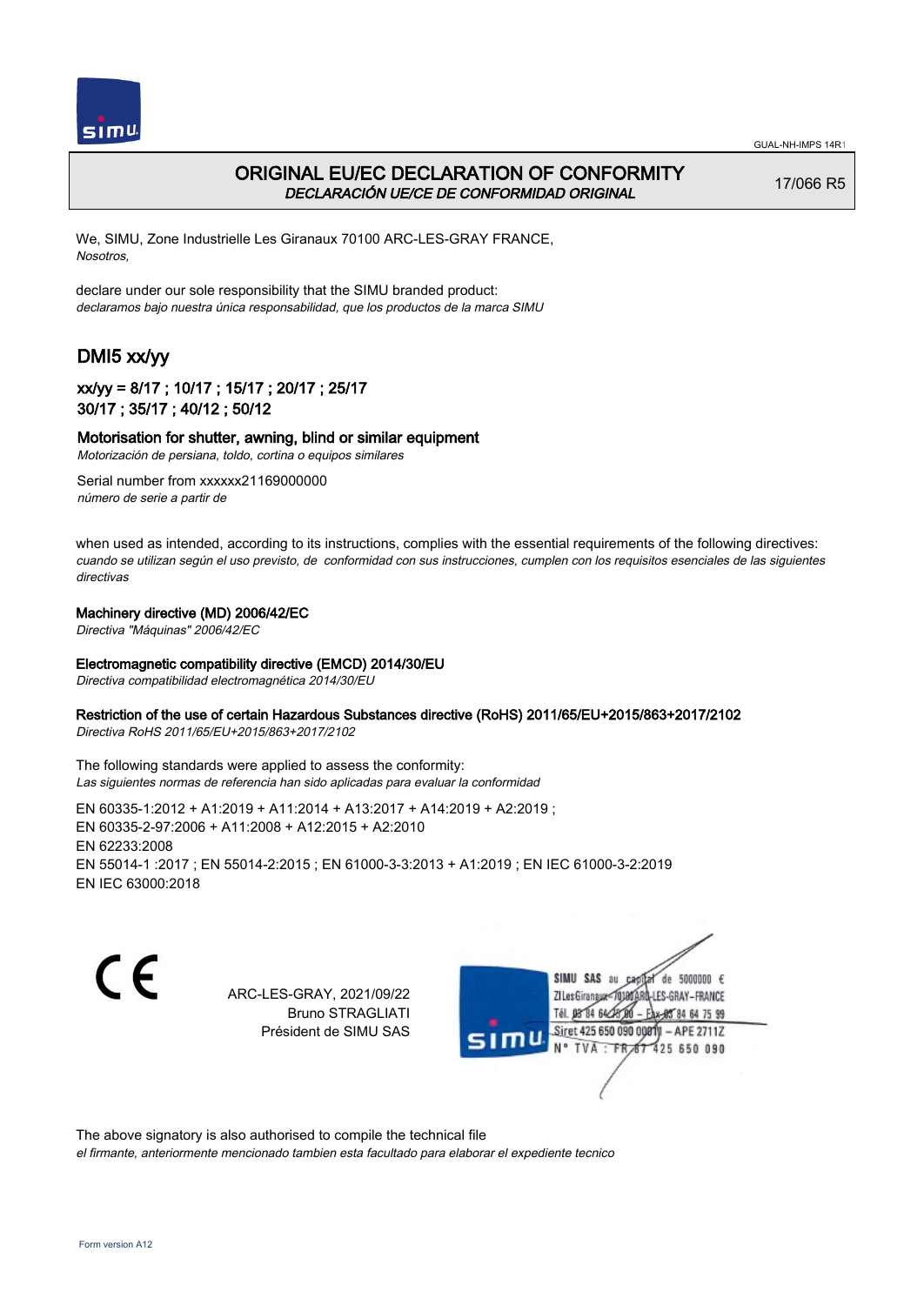



## ORIGINAL EU/EC DECLARATION OF CONFORMITY DICHIARAZIONE DI CONFORMITÀ UE/CE ORIGINALE

17/066 R5

We, SIMU, Zone Industrielle Les Giranaux 70100 ARC-LES-GRAY FRANCE, Noi,

declare under our sole responsibility that the SIMU branded product: dichiariamo sotto la nostra esclusiva responsabilità che l'appareccho di marca SIMU

# DMI5 xx/yy

### xx/yy = 8/17 ; 10/17 ; 15/17 ; 20/17 ; 25/17 30/17 ; 35/17 ; 40/12 ; 50/12

#### Motorisation for shutter, awning, blind or similar equipment

Motorizzazione di tapparella, persiana, tenda o apparecchiatura similare

Serial number from xxxxxx21169000000 Numero di serie a partire da

when used as intended, according to its instructions, complies with the essential requirements of the following directives: se utilizzato secondo l'uso previsto, come descritto nel suo manuale d'istruzioni, è conforme ai requisiti essenziali delle seguenti Direttive

#### Machinery directive (MD) 2006/42/EC

Direttiva Macchine 2006/42/EC

#### Electromagnetic compatibility directive (EMCD) 2014/30/EU

Direttiva compatibilità elettromagnetica 2014/30/EU

#### Restriction of the use of certain Hazardous Substances directive (RoHS) 2011/65/EU+2015/863+2017/2102

Direttiva RoHS 2011/65/EU+2015/863+2017/2102

The following standards were applied to assess the conformity: I seguenti standard di riferimento sono stati applicati per ottenere la conformità

EN 60335‑1:2012 + A1:2019 + A11:2014 + A13:2017 + A14:2019 + A2:2019 ; EN 60335‑2‑97:2006 + A11:2008 + A12:2015 + A2:2010 EN 62233:2008 EN 55014‑1 :2017 ; EN 55014‑2:2015 ; EN 61000‑3‑3:2013 + A1:2019 ; EN IEC 61000‑3‑2:2019 EN IEC 63000:2018

C F

ARC-LES-GRAY, 2021/09/22 Bruno STRAGLIATI Président de SIMU SAS



The above signatory is also authorised to compile the technical file Il firmatario è inoltre autorizzato a costituire il fascicolo tecnico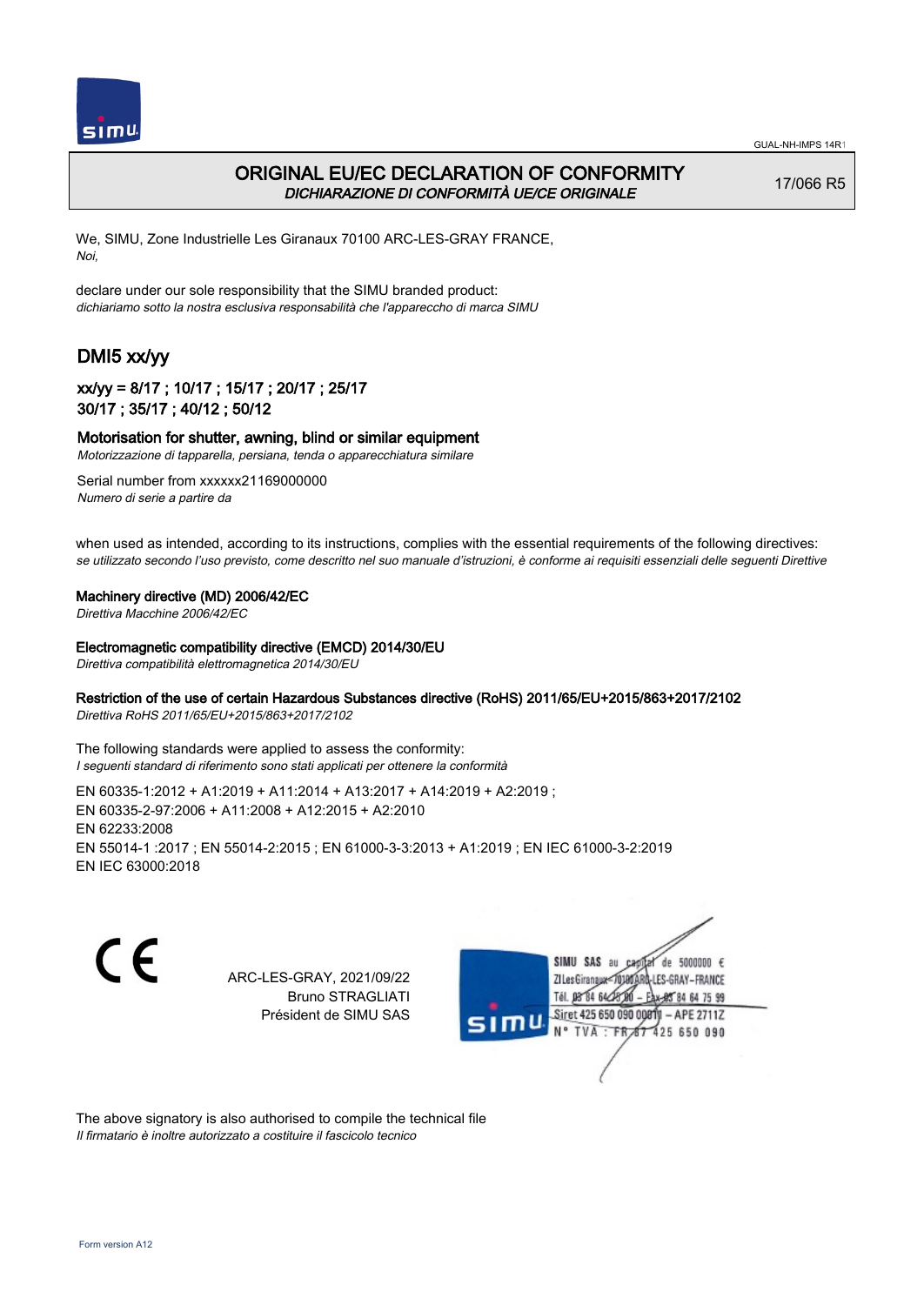



## ORIGINAL EU/EC DECLARATION OF CONFORMITY ОРИГИНАЛНА EU/EC ДЕКЛАРАЦИЯ ЗА СЪОТВЕТСТВИЕ

17/066 R5

We, SIMU, Zone Industrielle Les Giranaux 70100 ARC-LES-GRAY FRANCE, Ние,

declare under our sole responsibility that the SIMU branded product: декларираме на своя лична отговорност, че продукт с търговска марка SIMU

# DMI5 xx/yy

## xx/yy = 8/17 ; 10/17 ; 15/17 ; 20/17 ; 25/17 30/17 ; 35/17 ; 40/12 ; 50/12

#### Motorisation for shutter, awning, blind or similar equipment

Моторизация за ролетни щори, сенници или други подобни засенчващи изделия

Serial number from xxxxxx21169000000 сериен номер от

when used as intended, according to its instructions, complies with the essential requirements of the following directives: когато се използва съобразно предназначението си и в съответствие с инструкциите е в съответствие с основните изисквания на следните директиви

### Machinery directive (MD) 2006/42/EC

Машинна директива 2006/42/EC

#### Electromagnetic compatibility directive (EMCD) 2014/30/EU

Директива за електромагнитна съвместимост 2014/30/EU

#### Restriction of the use of certain Hazardous Substances directive (RoHS) 2011/65/EU+2015/863+2017/2102

RoHS Директива относно ограничението на употребата на определени опасни вещества в електрическото и електронното оборудване 2011/65/EU+2015/863+2017/2102

The following standards were applied to assess the conformity: Следните референтни стандарти са приложени за оценяване на съответствието

EN 60335‑1:2012 + A1:2019 + A11:2014 + A13:2017 + A14:2019 + A2:2019 ; EN 60335‑2‑97:2006 + A11:2008 + A12:2015 + A2:2010 EN 62233:2008 EN 55014‑1 :2017 ; EN 55014‑2:2015 ; EN 61000‑3‑3:2013 + A1:2019 ; EN IEC 61000‑3‑2:2019 EN IEC 63000:2018

( F

ARC-LES-GRAY, 2021/09/22 Bruno STRAGLIATI Président de SIMU SAS



The above signatory is also authorised to compile the technical file Гоеподписващия също е упълномощен да съставя техническо досие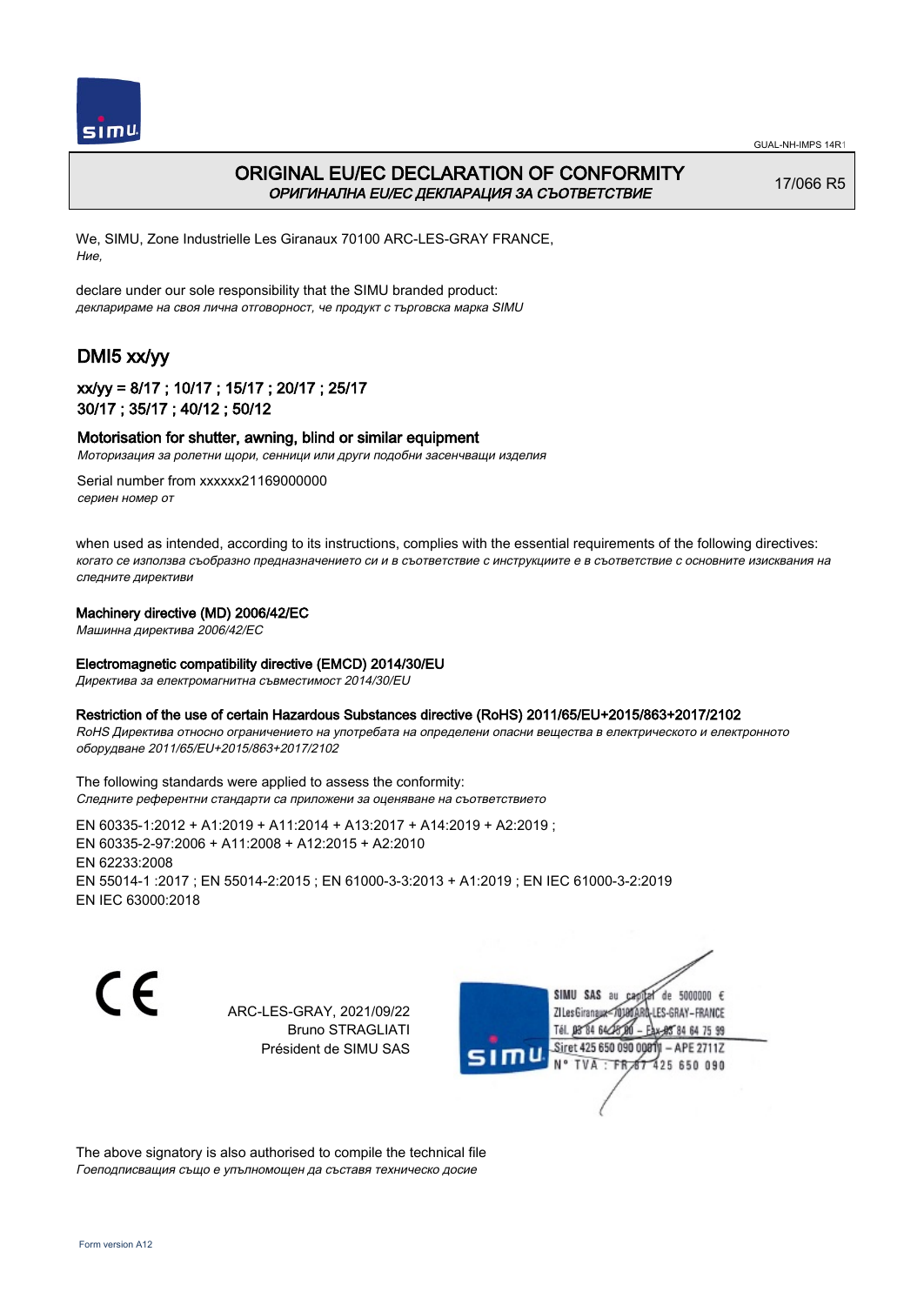

# ORIGINAL EU/EC DECLARATION OF CONFORMITY ORIGINÁLNÍ EU/ES PROHLÁŠENÍ O SHODĚ

17/066 R5

We, SIMU, Zone Industrielle Les Giranaux 70100 ARC-LES-GRAY FRANCE, My,

declare under our sole responsibility that the SIMU branded product: prohlašujeme na svou výlučnou odpovědnost, že výrobek značky SIMU

# DMI5 xx/yy

## xx/yy = 8/17 ; 10/17 ; 15/17 ; 20/17 ; 25/17 30/17 ; 35/17 ; 40/12 ; 50/12

### Motorisation for shutter, awning, blind or similar equipment

Pohon pro rolety, markýzy, clony nebo podobná zařízení

Serial number from xxxxxx21169000000 Sériové číslo od

when used as intended, according to its instructions, complies with the essential requirements of the following directives: pokud je používán v souladu s účelem použití a s návodem, splňuje základní požadavky těchto směrnic

### Machinery directive (MD) 2006/42/EC

Směrnice o strojních zařízeních 2006/42/EC

### Electromagnetic compatibility directive (EMCD) 2014/30/EU

Směrnice o elektromagnetické kompatibilitě 2014/30/EU

### Restriction of the use of certain Hazardous Substances directive (RoHS) 2011/65/EU+2015/863+2017/2102

Směrnice o omezení používání některých nebezpečných látek v elektrických a elektronických zařízeních 2011/65/EU+2015/863+2017/2102

The following standards were applied to assess the conformity: Pro posouzení shody byly použity následující normy

EN 60335‑1:2012 + A1:2019 + A11:2014 + A13:2017 + A14:2019 + A2:2019 ; EN 60335‑2‑97:2006 + A11:2008 + A12:2015 + A2:2010 EN 62233:2008 EN 55014‑1 :2017 ; EN 55014‑2:2015 ; EN 61000‑3‑3:2013 + A1:2019 ; EN IEC 61000‑3‑2:2019 EN IEC 63000:2018

C F

ARC-LES-GRAY, 2021/09/22 Bruno STRAGLIATI Président de SIMU SAS



The above signatory is also authorised to compile the technical file

Výše uvedená osoba je také osoba pověřená sestavením technické dokumentace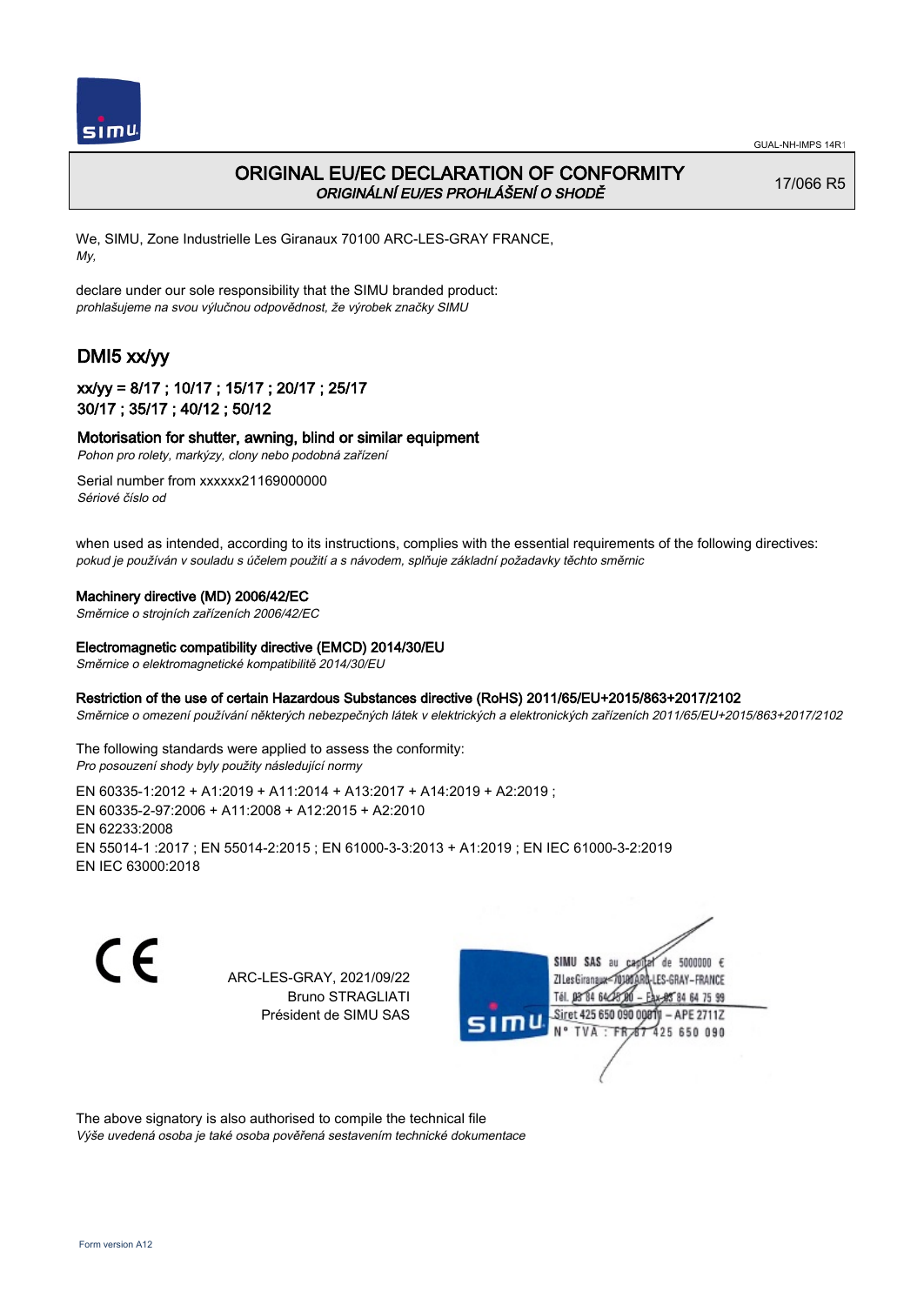



## ORIGINAL EU/EC DECLARATION OF CONFORMITY ORIGINAL EU/EF-OVERENSSTEMMELSESERKLÆRING

17/066 R5

We, SIMU, Zone Industrielle Les Giranaux 70100 ARC-LES-GRAY FRANCE, Vi,

declare under our sole responsibility that the SIMU branded product: erklærer som eneansvarlige, at SIMU mærkede produkter

# DMI5 xx/yy

## xx/yy = 8/17 ; 10/17 ; 15/17 ; 20/17 ; 25/17 30/17 ; 35/17 ; 40/12 ; 50/12

### Motorisation for shutter, awning, blind or similar equipment

Motorisering af gitre, markiser, persienner eller lign. udstyr

Serial number from xxxxxx21169000000 serienummer fra

when used as intended, according to its instructions, complies with the essential requirements of the following directives: når det anvendes efter hensigten, efter dennes instrukser, overholder kravene i følgende direktiver

### Machinery directive (MD) 2006/42/EC

Maskindirektivet 2006/42/EC

#### Electromagnetic compatibility directive (EMCD) 2014/30/EU

Elektromagnetisk kompatibilitet direktiv 2014/30/EU

### Restriction of the use of certain Hazardous Substances directive (RoHS) 2011/65/EU+2015/863+2017/2102

RoHS direktiv 2011/65/EU+2015/863+2017/2102

The following standards were applied to assess the conformity: Referencestandarderne der følger blev anvendt til at vurdere overholdelsen

EN 60335‑1:2012 + A1:2019 + A11:2014 + A13:2017 + A14:2019 + A2:2019 ; EN 60335‑2‑97:2006 + A11:2008 + A12:2015 + A2:2010 EN 62233:2008 EN 55014‑1 :2017 ; EN 55014‑2:2015 ; EN 61000‑3‑3:2013 + A1:2019 ; EN IEC 61000‑3‑2:2019 EN IEC 63000:2018

C F

ARC-LES-GRAY, 2021/09/22 Bruno STRAGLIATI Président de SIMU SAS



The above signatory is also authorised to compile the technical file Personen nævnt ovenfor er også godkendt til at udarbejde det tekniske dossier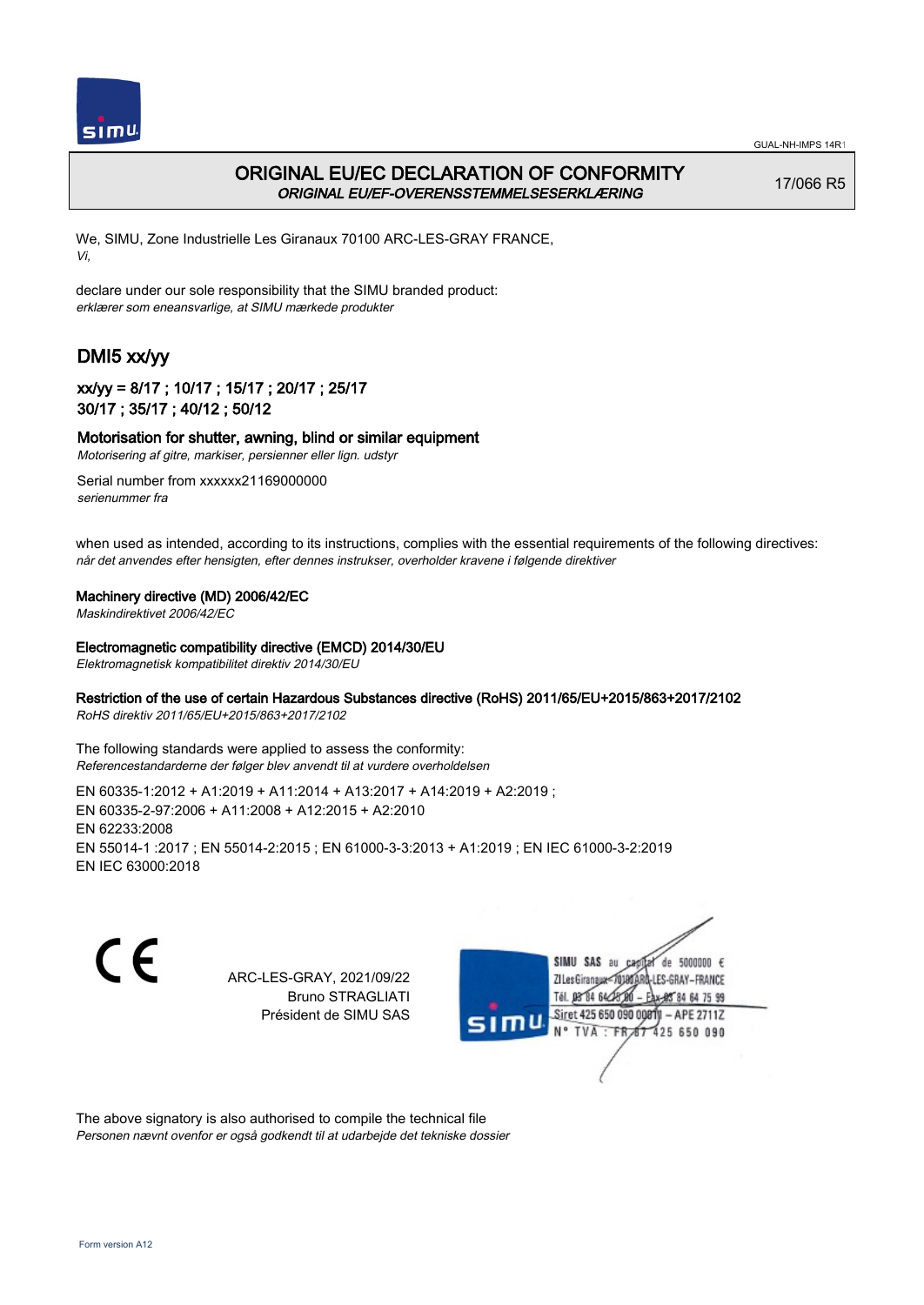

# ORIGINAL EU/EC DECLARATION OF CONFORMITY EL/EK VASTAVUSDEKLARATSIOON

17/066 R5

We, SIMU, Zone Industrielle Les Giranaux 70100 ARC-LES-GRAY FRANCE, Meie,

declare under our sole responsibility that the SIMU branded product: kinnitame kogu vastutusega, et SIMU kaubamärgiga tooted

# DMI5 xx/yy

## xx/yy = 8/17 ; 10/17 ; 15/17 ; 20/17 ; 25/17 30/17 ; 35/17 ; 40/12 ; 50/12

### Motorisation for shutter, awning, blind or similar equipment

Aknaluukide, varikatuste, aknakardinate või sarnaste seadmete motoriseerimine

Serial number from xxxxxx21169000000 Seerianumber alates

when used as intended, according to its instructions, complies with the essential requirements of the following directives: kui kasutatakse eesmärgipäraselt ja juhiste kohaselt, vastavad käesoleva direktiivi põhinõuetele

#### Machinery directive (MD) 2006/42/EC

Masinate direktiiv 2006/42/EC

#### Electromagnetic compatibility directive (EMCD) 2014/30/EU

Elektromagnetilise ühilduvuse direktiiv 2014/30/EU

#### Restriction of the use of certain Hazardous Substances directive (RoHS) 2011/65/EU+2015/863+2017/2102

RoHs direktiiv ohtlike ainete kasutamise piirangute kohta elektri- ja elektroonikaseadmetes 2011/65/EU+2015/863+2017/2102

The following standards were applied to assess the conformity: Vastavusdeklaratsiooni hindamiseks kasutatakse järgmisi standardeid

EN 60335‑1:2012 + A1:2019 + A11:2014 + A13:2017 + A14:2019 + A2:2019 ; EN 60335‑2‑97:2006 + A11:2008 + A12:2015 + A2:2010 EN 62233:2008 EN 55014‑1 :2017 ; EN 55014‑2:2015 ; EN 61000‑3‑3:2013 + A1:2019 ; EN IEC 61000‑3‑2:2019 EN IEC 63000:2018

C F

ARC-LES-GRAY, 2021/09/22 Bruno STRAGLIATI Président de SIMU SAS



The above signatory is also authorised to compile the technical file Eelpool nimetatud isik on volitatud koostama tehnilist dokumentatsiooni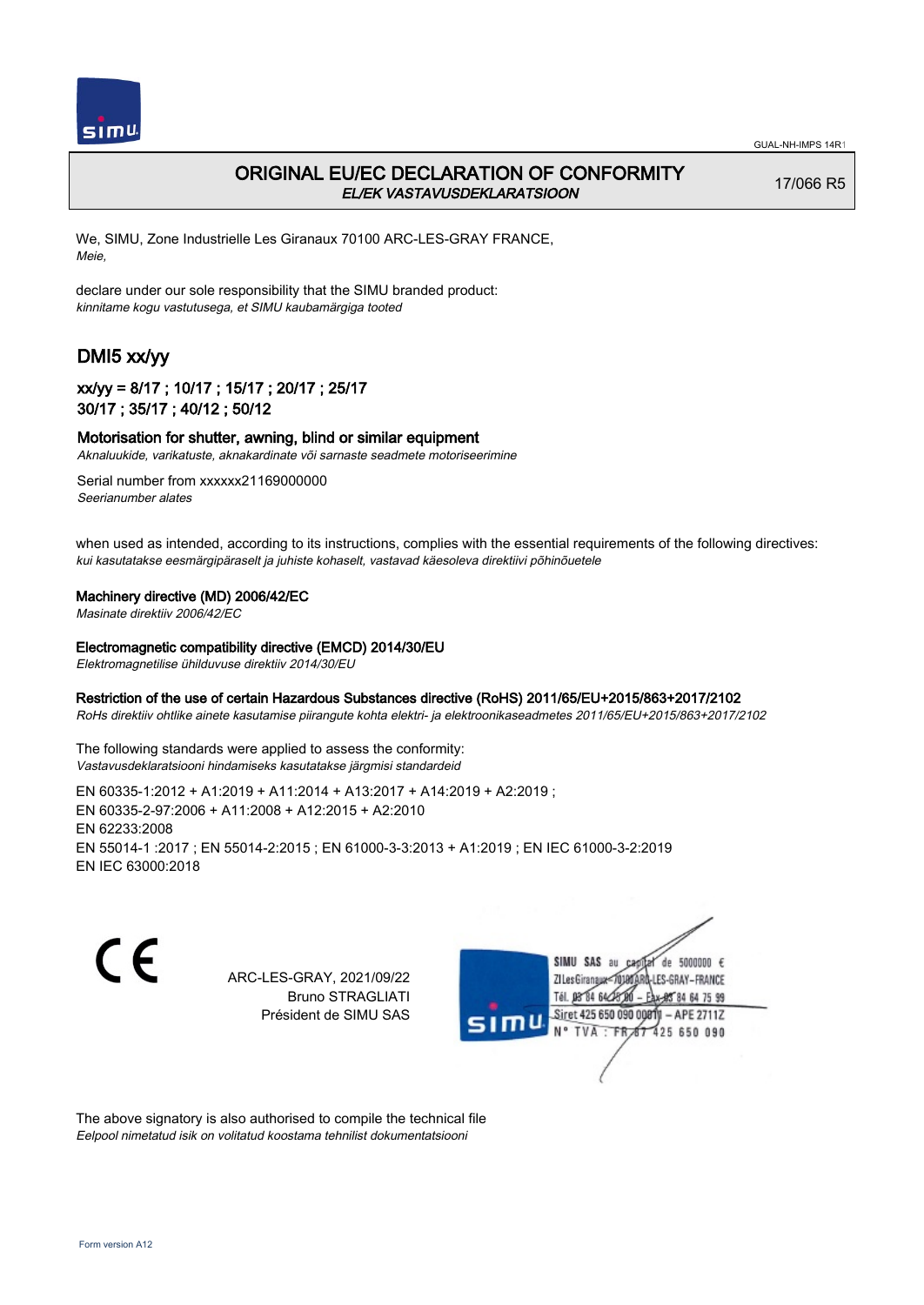



# ORIGINAL EU/EC DECLARATION OF CONFORMITY ALKUPERÄISET EU/EY-VAATIMUSTENMUKAISUUSVAKUUTUS

17/066 R5

We, SIMU, Zone Industrielle Les Giranaux 70100 ARC-LES-GRAY FRANCE, Me,

declare under our sole responsibility that the SIMU branded product: vakuutamme omalla vastuullamme, että SIMU merkkituote

# DMI5 xx/yy

### xx/yy = 8/17 ; 10/17 ; 15/17 ; 20/17 ; 25/17 30/17 ; 35/17 ; 40/12 ; 50/12

### Motorisation for shutter, awning, blind or similar equipment

Sälerullainten, markiisien, kaihtimien tai vastaavien motorisointi

Serial number from xxxxxx21169000000 sarianumerot

when used as intended, according to its instructions, complies with the essential requirements of the following directives: kun käytettynä oikein ja sen ohjeiden mukaan, noudattaa seuraavien direktiivien olennaisia vaatimuksia

### Machinery directive (MD) 2006/42/EC

Konedirektiivin 2006/42/EC

#### Electromagnetic compatibility directive (EMCD) 2014/30/EU

Sähkömagneettinen yhteensopivuus direktiivin 2014/30/EU

### Restriction of the use of certain Hazardous Substances directive (RoHS) 2011/65/EU+2015/863+2017/2102

RoHS direktiivin 2011/65/EU+2015/863+2017/2102

The following standards were applied to assess the conformity: Seuraavia viitestandardeja sovellettiin vaatimustenmukaisuusvakuutusta arvioitaessa

EN 60335‑1:2012 + A1:2019 + A11:2014 + A13:2017 + A14:2019 + A2:2019 ; EN 60335‑2‑97:2006 + A11:2008 + A12:2015 + A2:2010 EN 62233:2008 EN 55014‑1 :2017 ; EN 55014‑2:2015 ; EN 61000‑3‑3:2013 + A1:2019 ; EN IEC 61000‑3‑2:2019 EN IEC 63000:2018

C F

ARC-LES-GRAY, 2021/09/22 Bruno STRAGLIATI Président de SIMU SAS



The above signatory is also authorised to compile the technical file Yllä allekirjoittaja on myös valtuutettu kokoamaan teknisten tiedostojen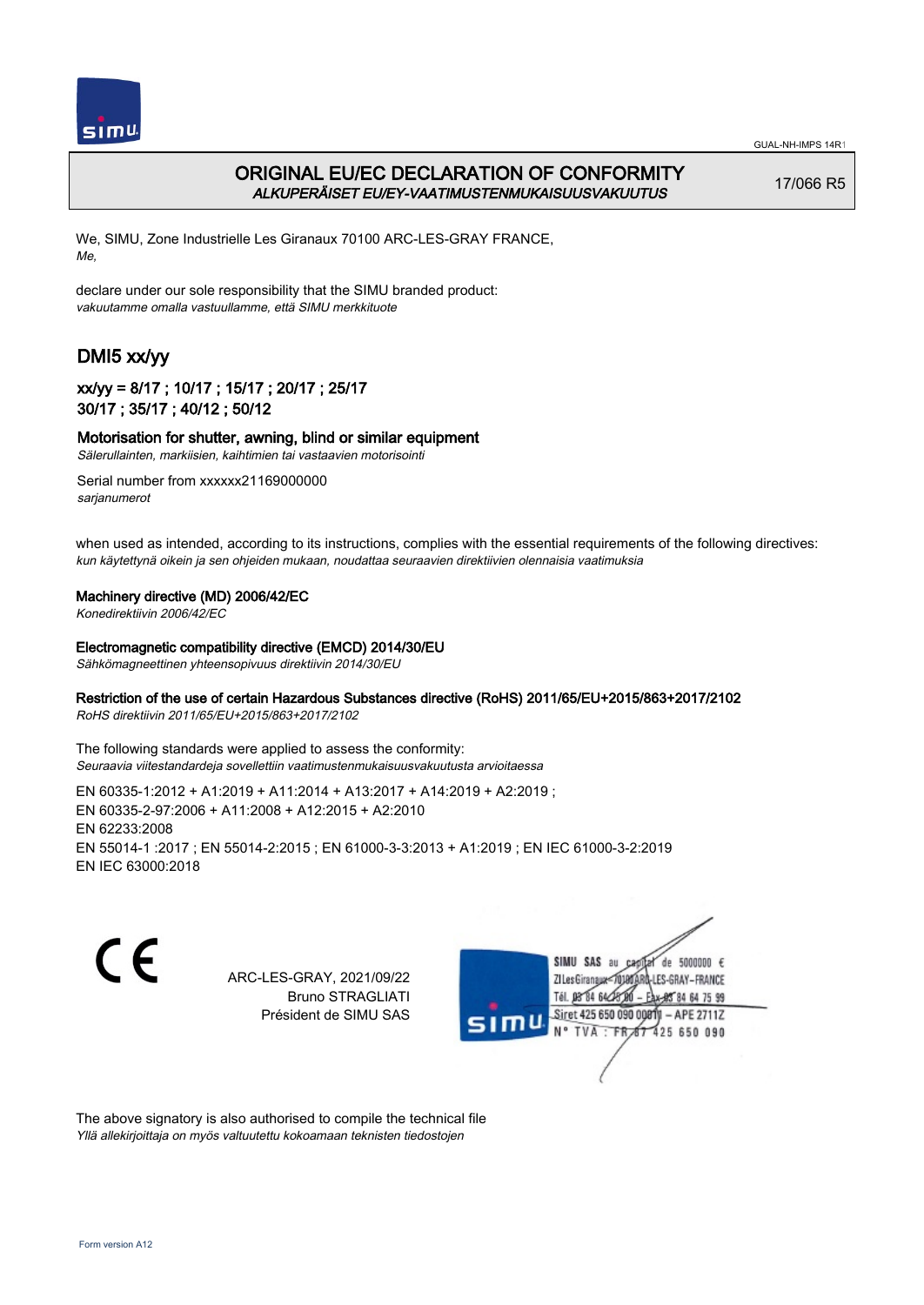



# ORIGINAL EU/EC DECLARATION OF CONFORMITY ΠΡΩΤΟΤΥΠΟ ΔΗΛΩΣΗ ΣΥΜΜΟΡΦΩΣΗΣ ΕΕ/EK

17/066 R5

We, SIMU, Zone Industrielle Les Giranaux 70100 ARC-LES-GRAY FRANCE, εμείς,

declare under our sole responsibility that the SIMU branded product: Δηλώνουμε αναλαμβάνοντας την αποκλειστική ευθύνη ότι το επώνυμο προϊόν SIMU

# DMI5 xx/yy

## xx/yy = 8/17 ; 10/17 ; 15/17 ; 20/17 ; 25/17 30/17 ; 35/17 ; 40/12 ; 50/12

### Motorisation for shutter, awning, blind or similar equipment

Μηχανοκίνηση για ρολα,τέντες,στόρια ή παρόμοιο εξοπλισμό

Serial number from xxxxxx21169000000 σειριακό αριθμό από

when used as intended, according to its instructions, complies with the essential requirements of the following directives: όταν χρησιμοποιείται όπως έχει προβλεφθεί, σύμφωνα με τις οδηγίες του, συμφωνεί με τις βασικές απαιτήσεις των ακόλουθων οδηγιών

### Machinery directive (MD) 2006/42/EC

Οδηγία περι μηχανικού εξοπλισμού 2006/42/EC

#### Electromagnetic compatibility directive (EMCD) 2014/30/EU

Οδηγία ηλεκτρομαγνητικής συμβατότητας 2014/30/EU

### Restriction of the use of certain Hazardous Substances directive (RoHS) 2011/65/EU+2015/863+2017/2102

Οδηγίας RoHS 2011/65/EU+2015/863+2017/2102

The following standards were applied to assess the conformity: Τα πρότυπα αναφοράς που ακολουθούν εφαρμόστηκαν με σκοπό την αξιολόγηση της συμμόρφωσης

EN 60335‑1:2012 + A1:2019 + A11:2014 + A13:2017 + A14:2019 + A2:2019 ; EN 60335‑2‑97:2006 + A11:2008 + A12:2015 + A2:2010 EN 62233:2008 EN 55014‑1 :2017 ; EN 55014‑2:2015 ; EN 61000‑3‑3:2013 + A1:2019 ; EN IEC 61000‑3‑2:2019 EN IEC 63000:2018

 $\epsilon$ 

ARC-LES-GRAY, 2021/09/22 Bruno STRAGLIATI Président de SIMU SAS



The above signatory is also authorised to compile the technical file

Το πρόσωπο που αναφέρεται παραπάνω είναι επίσης εξουσιοδοτημένο να καταρτίσει τον τεχνικό φάκελο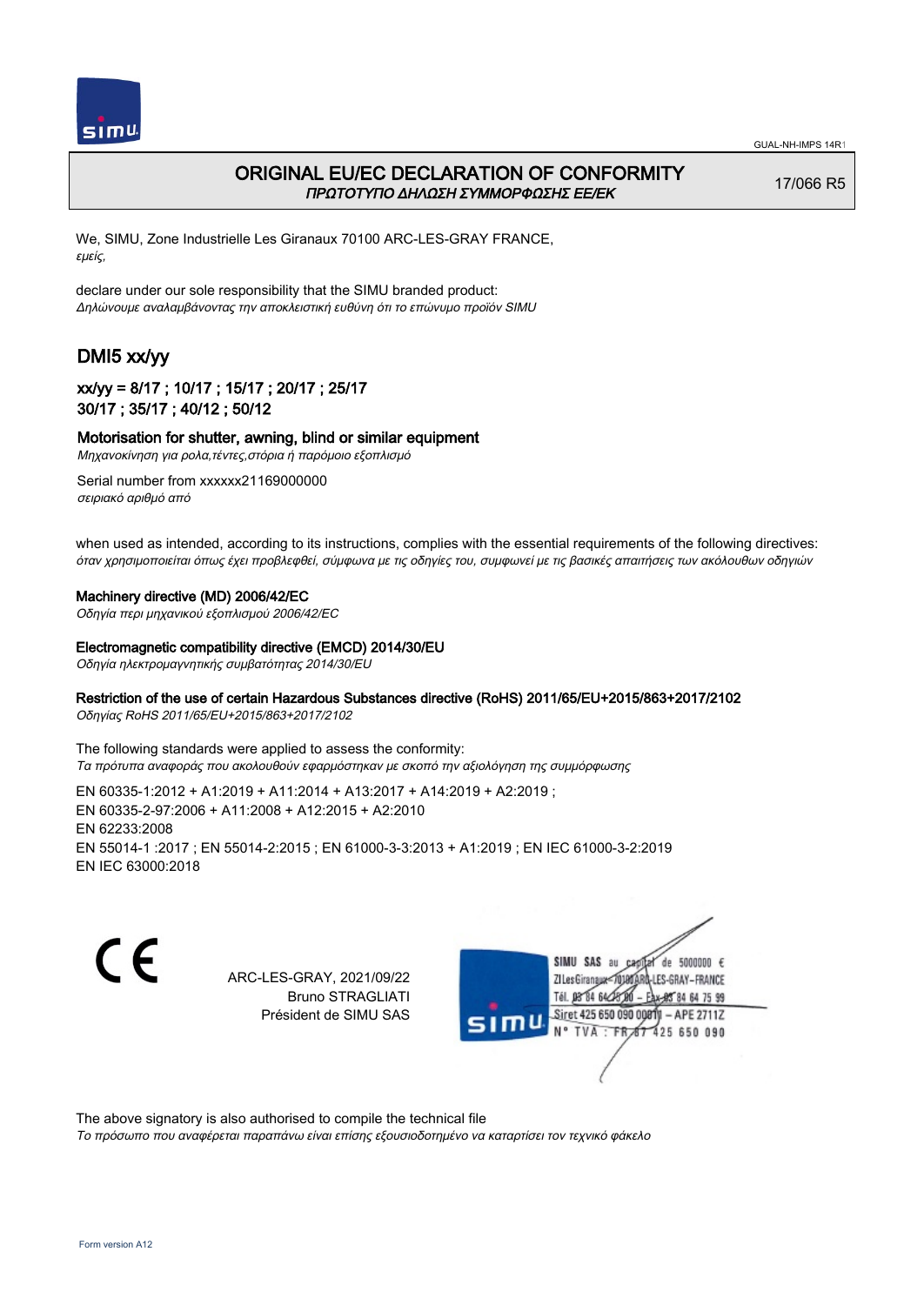

# ORIGINAL EU/EC DECLARATION OF CONFORMITY ORGINALNA EU/EC DEKLARACIJA O USKLAĐENOSTI

17/066 R5

We, SIMU, Zone Industrielle Les Giranaux 70100 ARC-LES-GRAY FRANCE, Mi,

declare under our sole responsibility that the SIMU branded product: izjavljujemo pod punom odgovornošču da je proizvod marke SIMU

# DMI5 xx/yy

## xx/yy = 8/17 ; 10/17 ; 15/17 ; 20/17 ; 25/17 30/17 ; 35/17 ; 40/12 ; 50/12

### Motorisation for shutter, awning, blind or similar equipment

Motorizacija za rolete,tende,sjenila ili slične opreme Serial number from xxxxxx21169000000

Serijski broj iz

when used as intended, according to its instructions, complies with the essential requirements of the following directives: ako se upotrebljava prema namjeni, prema važećim uputama, usklađen sa prijeko potrebnim zahtijevima slijedećih direktiva

### Machinery directive (MD) 2006/42/EC

Direktiva o strojevima 2006/42/EC

### Electromagnetic compatibility directive (EMCD) 2014/30/EU

Direktiva o elektromagnetskoj usklađenosti 2014/30/EU

### Restriction of the use of certain Hazardous Substances directive (RoHS) 2011/65/EU+2015/863+2017/2102

Direktiva RoHS 2011/65/EU+2015/863+2017/2102

The following standards were applied to assess the conformity: Slijedeće reference standarda se primjenjuju da se odredi usklađenost

EN 60335‑1:2012 + A1:2019 + A11:2014 + A13:2017 + A14:2019 + A2:2019 ; EN 60335‑2‑97:2006 + A11:2008 + A12:2015 + A2:2010 EN 62233:2008 EN 55014‑1 :2017 ; EN 55014‑2:2015 ; EN 61000‑3‑3:2013 + A1:2019 ; EN IEC 61000‑3‑2:2019 EN IEC 63000:2018

C F

ARC-LES-GRAY, 2021/09/22 Bruno STRAGLIATI Président de SIMU SAS



The above signatory is also authorised to compile the technical file Gore navedeni potpisnik također je ovlašten za sastavljanje tehničkog dokumenta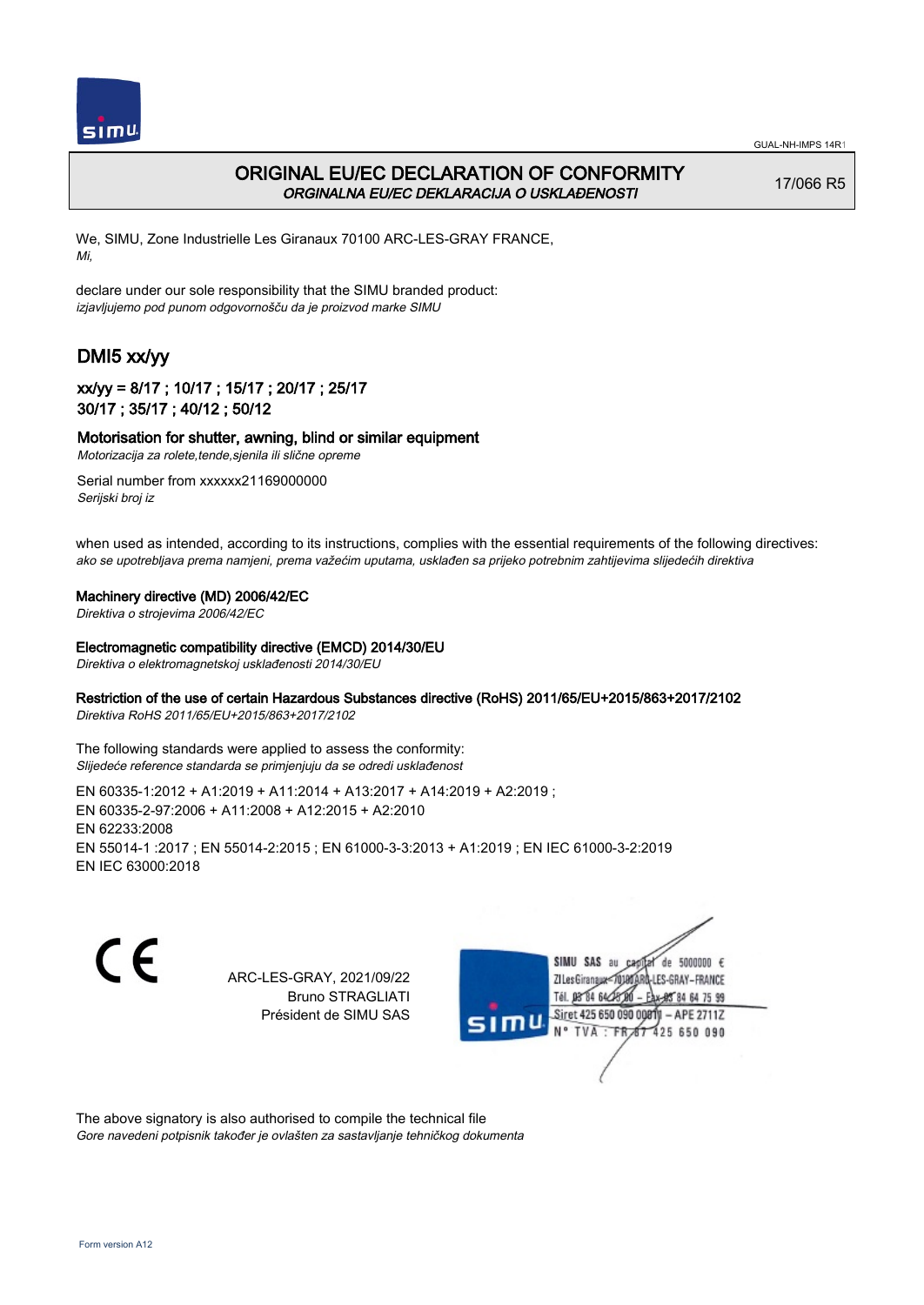

## ORIGINAL EU/EC DECLARATION OF CONFORMITY Eredeti EU/CE Megfelelőségi Nyilatkozat

17/066 R5

We, SIMU, Zone Industrielle Les Giranaux 70100 ARC-LES-GRAY FRANCE, Alulírott,

declare under our sole responsibility that the SIMU branded product: felelősségünk teljes tudatában kijelentjük, hogy a szóban forgó SIMU termék

# DMI5 xx/yy

## xx/yy = 8/17 ; 10/17 ; 15/17 ; 20/17 ; 25/17 30/17 ; 35/17 ; 40/12 ; 50/12

Motorisation for shutter, awning, blind or similar equipment

Redőny, napellenző vagy hasonlószerkezetek motorizálása

Serial number from xxxxxx21169000000 Sorozatszámtól

when used as intended, according to its instructions, complies with the essential requirements of the following directives: megfelel, az alábbi irányelvekben megfogalmazott alapvető követelményeknek

### Machinery directive (MD) 2006/42/EC

Gépekre vonatkozó irányelv 2006/42/EC

### Electromagnetic compatibility directive (EMCD) 2014/30/EU

Elektromágneses megfelelőségi irányelv 2014/30/EU

### Restriction of the use of certain Hazardous Substances directive (RoHS) 2011/65/EU+2015/863+2017/2102

RoHS irányelv 2011/65/EU+2015/863+2017/2102

The following standards were applied to assess the conformity: A megfelelőség biztosításának érdekében az alábbi szabványok kerültek alkalmazásra

EN 60335‑1:2012 + A1:2019 + A11:2014 + A13:2017 + A14:2019 + A2:2019 ; EN 60335‑2‑97:2006 + A11:2008 + A12:2015 + A2:2010 EN 62233:2008 EN 55014‑1 :2017 ; EN 55014‑2:2015 ; EN 61000‑3‑3:2013 + A1:2019 ; EN IEC 61000‑3‑2:2019 EN IEC 63000:2018

C F

ARC-LES-GRAY, 2021/09/22 Bruno STRAGLIATI Président de SIMU SAS



The above signatory is also authorised to compile the technical file A fent említett aláíró is jogosult a műszaki dokumentáció összeállítására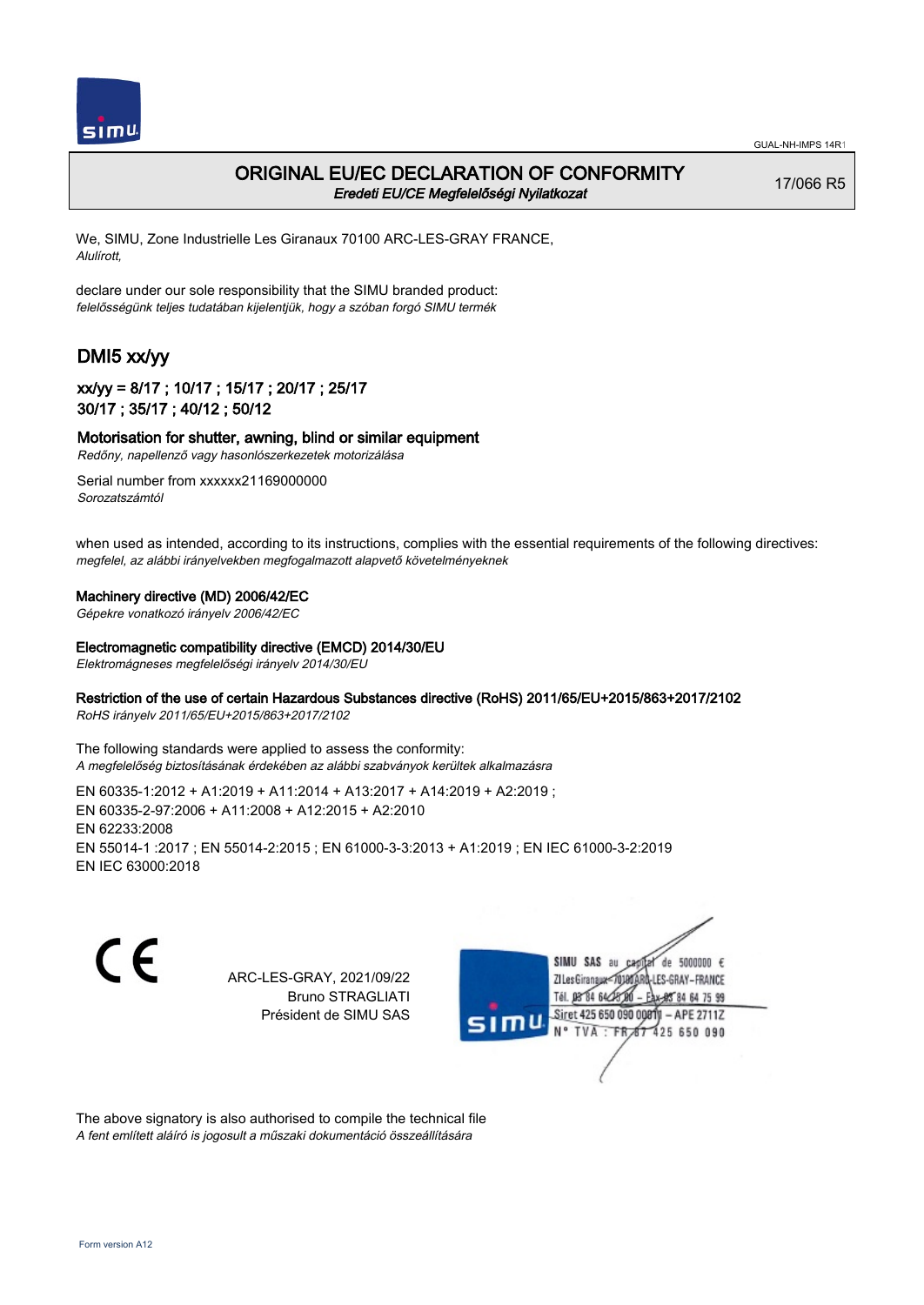

# ORIGINAL EU/EC DECLARATION OF CONFORMITY ORIGINALI ES/EB ATITIKTIES DEKLARACIJA

17/066 R5

We, SIMU, Zone Industrielle Les Giranaux 70100 ARC-LES-GRAY FRANCE, Mes,

declare under our sole responsibility that the SIMU branded product: atsakingai deklaruojame, kad SIMU kompanijos produktas

# DMI5 xx/yy

## xx/yy = 8/17 ; 10/17 ; 15/17 ; 20/17 ; 25/17 30/17 ; 35/17 ; 40/12 ; 50/12

### Motorisation for shutter, awning, blind or similar equipment

Apsauginių žaliuzių, markizių, ritininių užuolaidų ir panašių gaminių automatizavimas

Serial number from xxxxxx21169000000 Serijos numeris nuo

when used as intended, according to its instructions, complies with the essential requirements of the following directives: naudojamas pagal paskirtį, pagal gamintojo instrukcijas, atitinka esminius šių Direktyvų reikalavimus

#### Machinery directive (MD) 2006/42/EC

Mašinų direktyva 2006/42/EC

#### Electromagnetic compatibility directive (EMCD) 2014/30/EU

Elektromagnetinio suderinamumo direktyva 2014/30/EU

### Restriction of the use of certain Hazardous Substances directive (RoHS) 2011/65/EU+2015/863+2017/2102

PMNA (RoHS) direktyva 2011/65/EU+2015/863+2017/2102

The following standards were applied to assess the conformity: Įverinti deklaruojamą atitiktį buvo taikomi toliau nurodyti standartai

EN 60335‑1:2012 + A1:2019 + A11:2014 + A13:2017 + A14:2019 + A2:2019 ; EN 60335‑2‑97:2006 + A11:2008 + A12:2015 + A2:2010 EN 62233:2008 EN 55014‑1 :2017 ; EN 55014‑2:2015 ; EN 61000‑3‑3:2013 + A1:2019 ; EN IEC 61000‑3‑2:2019 EN IEC 63000:2018

C F

ARC-LES-GRAY, 2021/09/22 Bruno STRAGLIATI Président de SIMU SAS



The above signatory is also authorised to compile the technical file Asmuo, pasirašęs šią deklaraciją, taip pat turi įgaliojimą sudaryti techninę bylą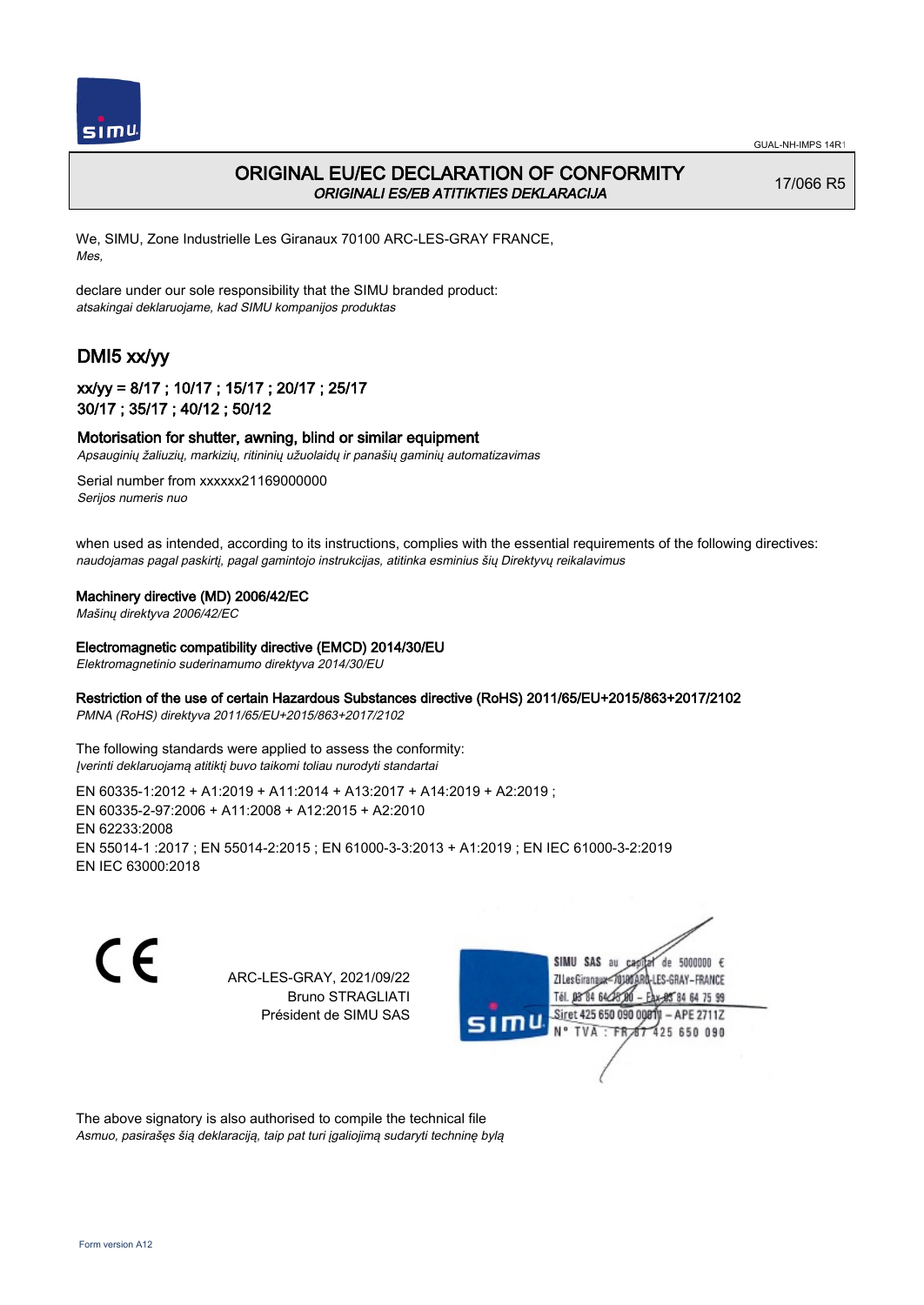

# ORIGINAL EU/EC DECLARATION OF CONFORMITY ES/EK ATBILSTĪBAS DEKLARĀCIJA

17/066 R5

We, SIMU, Zone Industrielle Les Giranaux 70100 ARC-LES-GRAY FRANCE, Mēs,

declare under our sole responsibility that the SIMU branded product: ar pilnu atbildību, apliecinām, ka SIMU zīmola produkti,

# DMI5 xx/yy

## xx/yy = 8/17 ; 10/17 ; 15/17 ; 20/17 ; 25/17 30/17 ; 35/17 ; 40/12 ; 50/12

### Motorisation for shutter, awning, blind or similar equipment

Aizsargžalūziju, žalūziju, markīžu, aizkaru un līdzīgu gala produktu motorizēšana

Serial number from xxxxxx21169000000 sērijas numurs no

when used as intended, according to its instructions, complies with the essential requirements of the following directives: ja tie tiek lietoti saskaņā ar norādījumiem, atbilst šo direktīvu pamatprasībām

#### Machinery directive (MD) 2006/42/EC

Mašīnu Direktīva 2006/42/EC

#### Electromagnetic compatibility directive (EMCD) 2014/30/EU

Elektromagnētiskās Savietojamības Direktīva 2014/30/EU

### Restriction of the use of certain Hazardous Substances directive (RoHS) 2011/65/EU+2015/863+2017/2102

RoHs Direktīva par dažādu bīstamu vielu izmantošanas ierobežošanu elektriskās un elektroniskās iekārtās 2011/65/EU+2015/863+2017/2102

The following standards were applied to assess the conformity: Atbilstības deklarācijas novērtēšanai tiek pielietoti sekojoši standarti

EN 60335‑1:2012 + A1:2019 + A11:2014 + A13:2017 + A14:2019 + A2:2019 ; EN 60335‑2‑97:2006 + A11:2008 + A12:2015 + A2:2010 EN 62233:2008 EN 55014‑1 :2017 ; EN 55014‑2:2015 ; EN 61000‑3‑3:2013 + A1:2019 ; EN IEC 61000‑3‑2:2019 EN IEC 63000:2018

C E

ARC-LES-GRAY, 2021/09/22 Bruno STRAGLIATI Président de SIMU SAS

SIMU SAS au de 5000000  $\epsilon$ **ZILesGiranaux** ES-GRAY-FRANCE 64 75 99 Siret 425 650 090 00811  $-$  APE 2711Z **TVA** 425 650 090

The above signatory is also authorised to compile the technical file Iepriekš minētā persona ir pilnvarota sastādīt tehnisko dokumentāciju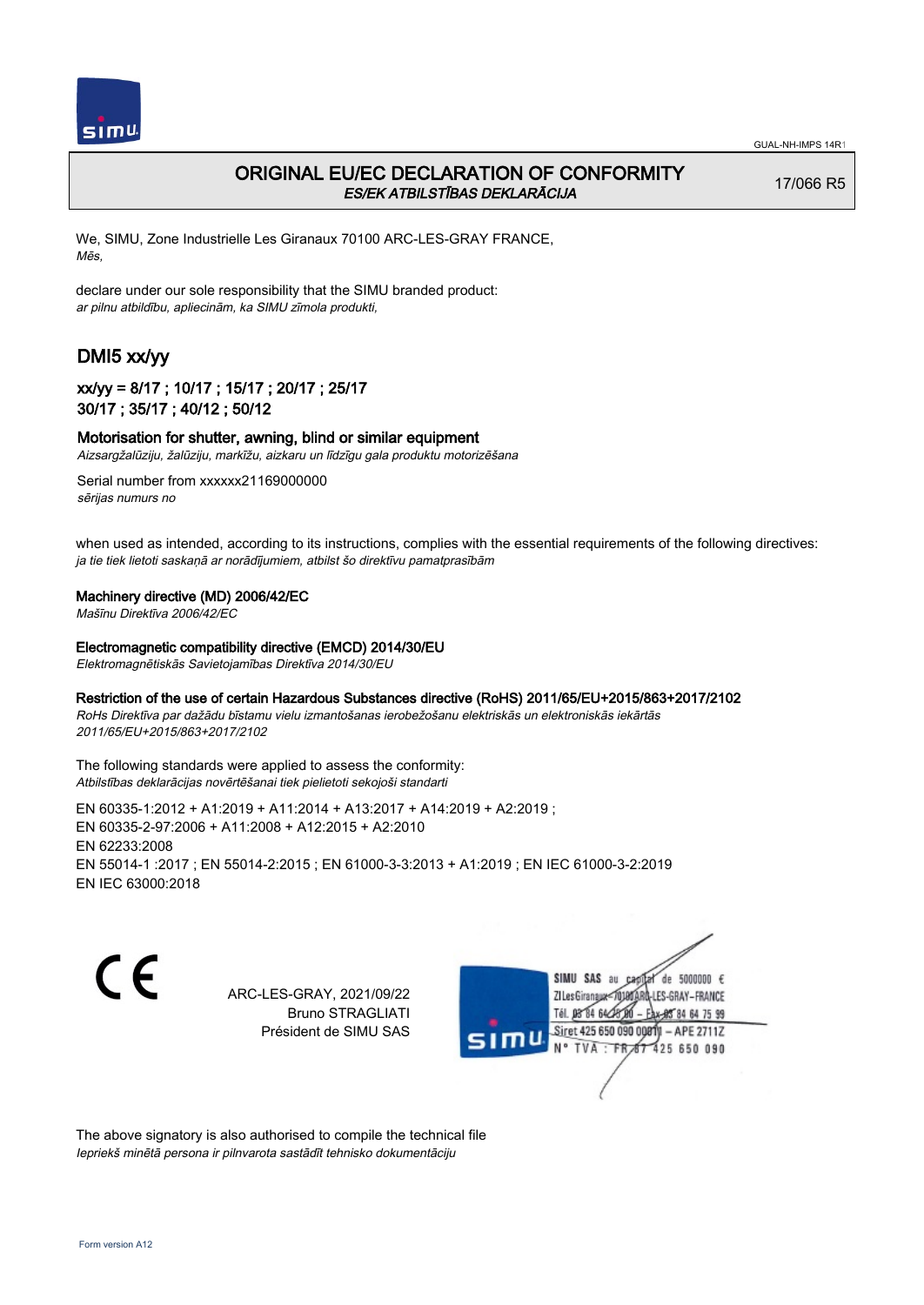

# ORIGINAL EU/EC DECLARATION OF CONFORMITY OORSPRONKELIJKE EU/EG-CONFORMITEITSVERKLARING

17/066 R5

We, SIMU, Zone Industrielle Les Giranaux 70100 ARC-LES-GRAY FRANCE, Wij,

declare under our sole responsibility that the SIMU branded product: verklaren op eigen verantwoordelijkheid dat het produkt van het SIMU

# DMI5 xx/yy

## xx/yy = 8/17 ; 10/17 ; 15/17 ; 20/17 ; 25/17 30/17 ; 35/17 ; 40/12 ; 50/12

### Motorisation for shutter, awning, blind or similar equipment

Motorisatie voor rolluiken, zonwering, screens of gelijkaardige toepassingen

Serial number from xxxxxx21169000000 Serienummer van

when used as intended, according to its instructions, complies with the essential requirements of the following directives: wanneer gebruikt voor de juiste toepassing voldoet aan de essentiële eisen van de volgende richtlijnen

### Machinery directive (MD) 2006/42/EC

Machinerichtlijn 2006/42/EC

#### Electromagnetic compatibility directive (EMCD) 2014/30/EU

Richtlijn elektromagnetische compatibiliteit 2014/30/EU

### Restriction of the use of certain Hazardous Substances directive (RoHS) 2011/65/EU+2015/863+2017/2102

RoHS Richtlijn 2011/65/EU+2015/863+2017/2102

The following standards were applied to assess the conformity: De volgende referentiestandaarden worden toegepast om de overeenstemming te evalueren

EN 60335‑1:2012 + A1:2019 + A11:2014 + A13:2017 + A14:2019 + A2:2019 ; EN 60335‑2‑97:2006 + A11:2008 + A12:2015 + A2:2010 EN 62233:2008 EN 55014‑1 :2017 ; EN 55014‑2:2015 ; EN 61000‑3‑3:2013 + A1:2019 ; EN IEC 61000‑3‑2:2019 EN IEC 63000:2018

C F

ARC-LES-GRAY, 2021/09/22 Bruno STRAGLIATI Président de SIMU SAS



The above signatory is also authorised to compile the technical file

De bovengenoemde persoon is ook bevoegd om het technisch dossier samen te stellen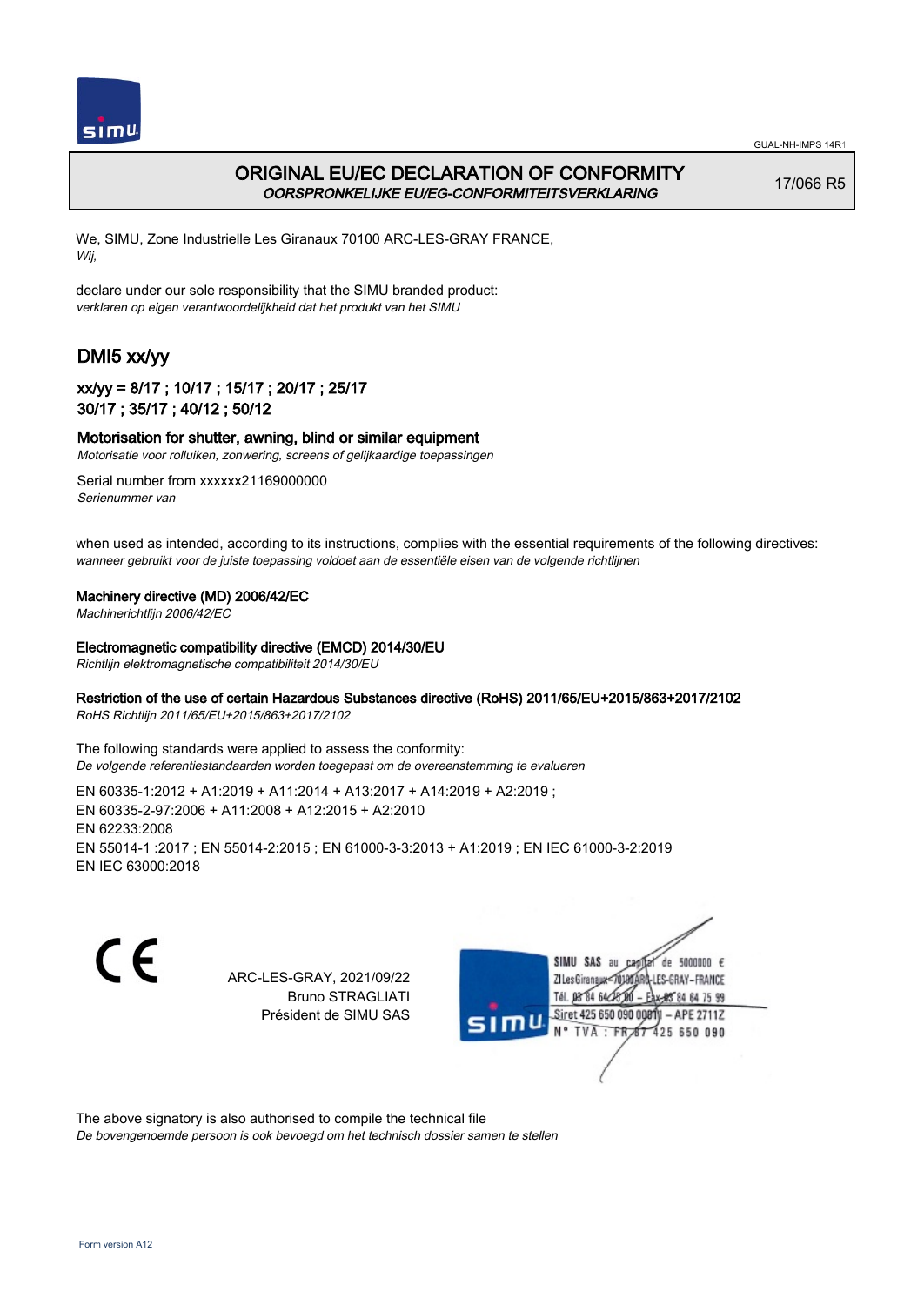

17/066 R5

# ORIGINAL EU/EC DECLARATION OF CONFORMITY ORIGINAL EU / CE - ERKLÆRING

We, SIMU, Zone Industrielle Les Giranaux 70100 ARC-LES-GRAY FRANCE,

Vi,

declare under our sole responsibility that the SIMU branded product: erklærer under vårt eneansvar at SIMU merket produkt

# DMI5 xx/yy

## xx/yy = 8/17 ; 10/17 ; 15/17 ; 20/17 ; 25/17 30/17 ; 35/17 ; 40/12 ; 50/12

### Motorisation for shutter, awning, blind or similar equipment

Motorisering for marksier, screens, persienner eller lignende utstyr

Serial number from xxxxxx21169000000 Serienummer fra

when used as intended, according to its instructions, complies with the essential requirements of the following directives: når de brukes som forutsatt, i henhold til sin instruks, i samsvar med de grunnlegende kravene i følgende direktiver

### Machinery directive (MD) 2006/42/EC

Maskindirektivet 2006/42/EC

### Electromagnetic compatibility directive (EMCD) 2014/30/EU

EMC-dirketivet 2014/30/EU

### Restriction of the use of certain Hazardous Substances directive (RoHS) 2011/65/EU+2015/863+2017/2102

RoHS-direktivet 2011/65/EU+2015/863+2017/2102

The following standards were applied to assess the conformity: Følgende referansestandarder ble brukt for å vurdere samsvar

EN 60335‑1:2012 + A1:2019 + A11:2014 + A13:2017 + A14:2019 + A2:2019 ; EN 60335‑2‑97:2006 + A11:2008 + A12:2015 + A2:2010 EN 62233:2008 EN 55014‑1 :2017 ; EN 55014‑2:2015 ; EN 61000‑3‑3:2013 + A1:2019 ; EN IEC 61000‑3‑2:2019 EN IEC 63000:2018

 $\epsilon$ 

ARC-LES-GRAY, 2021/09/22 Bruno STRAGLIATI Président de SIMU SAS



The above signatory is also authorised to compile the technical file Ovennevnte underskrevet fullmakt til å utarbeide den tekniske dokumentasjonen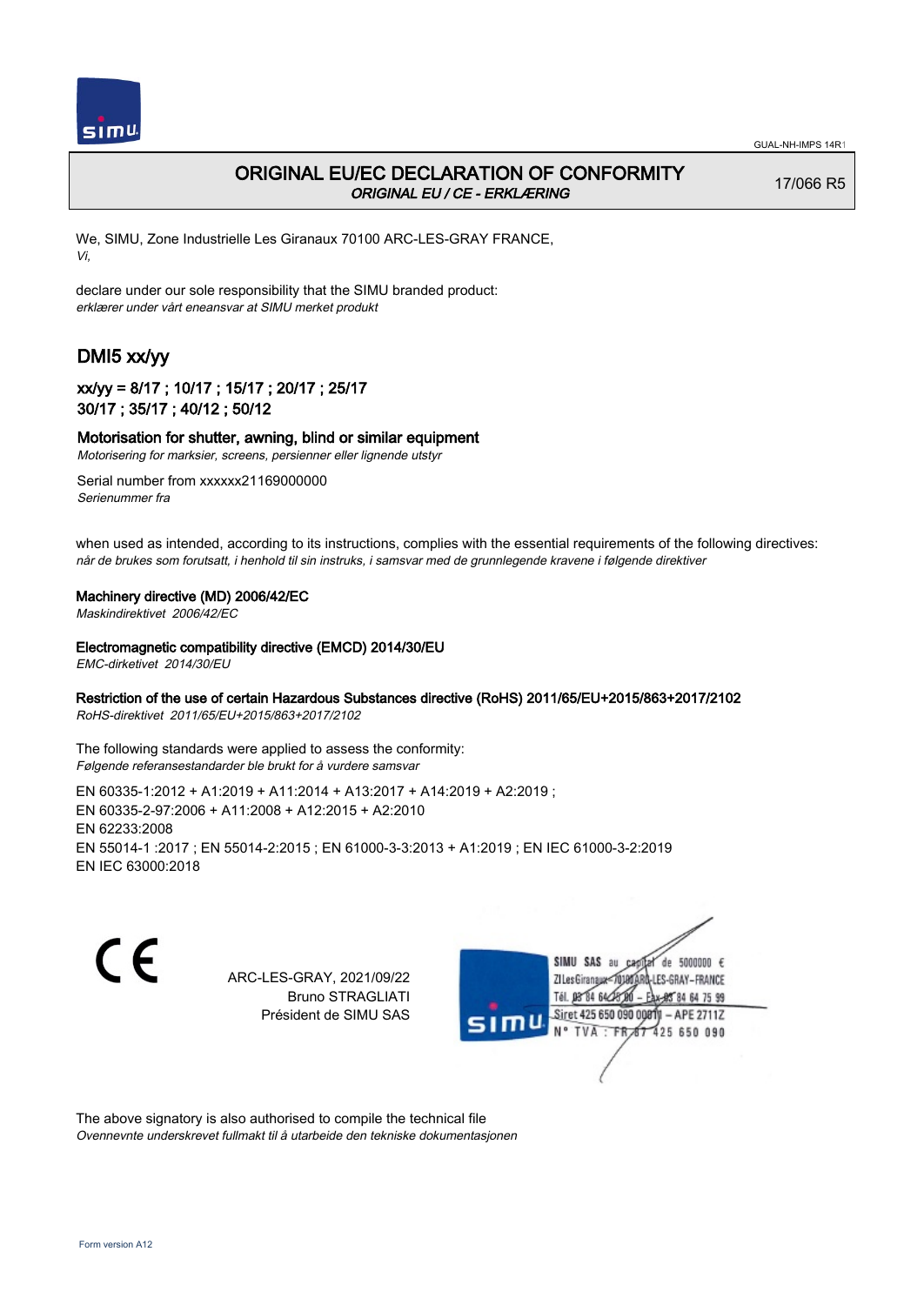

# ORIGINAL EU/EC DECLARATION OF CONFORMITY ORYGINALNA DEKLARACJA ZGODNOŚCI UE/WE

17/066 R5

We, SIMU, Zone Industrielle Les Giranaux 70100 ARC-LES-GRAY FRANCE, My,

declare under our sole responsibility that the SIMU branded product: deklarujemy z pełną odpowiedzialnością, że produkt oznaczony marką SIMU

# DMI5 xx/yy

## xx/yy = 8/17 ; 10/17 ; 15/17 ; 20/17 ; 25/17 30/17 ; 35/17 ; 40/12 ; 50/12

### Motorisation for shutter, awning, blind or similar equipment

Wyposażenie w napęd rolety, markizy, osłony przeciwsłonecznej lub podobnego urządzenia

Serial number from xxxxxx21169000000 z numerem seryjnym od

when used as intended, according to its instructions, complies with the essential requirements of the following directives: gdy jest używany zgodnie z przeznaczeniem i instrukcjami, spełnia podstawowe wymagania następujących Dyrektyw

#### Machinery directive (MD) 2006/42/EC

Dyrektywa maszynowa 2006/42/EC

#### Electromagnetic compatibility directive (EMCD) 2014/30/EU

Dyrektywa kompatybilności elektromagnetycznej 2014/30/EU

### Restriction of the use of certain Hazardous Substances directive (RoHS) 2011/65/EU+2015/863+2017/2102

Dyrektywa RoHS 2011/65/EU+2015/863+2017/2102

The following standards were applied to assess the conformity: Do oceny zgodności zostały zastosowane następujące normy

EN 60335‑1:2012 + A1:2019 + A11:2014 + A13:2017 + A14:2019 + A2:2019 ; EN 60335‑2‑97:2006 + A11:2008 + A12:2015 + A2:2010 EN 62233:2008 EN 55014‑1 :2017 ; EN 55014‑2:2015 ; EN 61000‑3‑3:2013 + A1:2019 ; EN IEC 61000‑3‑2:2019 EN IEC 63000:2018

C F

ARC-LES-GRAY, 2021/09/22 Bruno STRAGLIATI Président de SIMU SAS

de 5000000  $\epsilon$ **ZILes Giranaux** ES-GRAY-FRANCE Tél. 08 84 64 28 85 84 64 75 99 Siret 425 650 090 00811 - APE 2711Z **TVA** 425 650 090

The above signatory is also authorised to compile the technical file

Osoba wskazana powyżej jest również upoważniony do przygotowania dokumentacji technicznej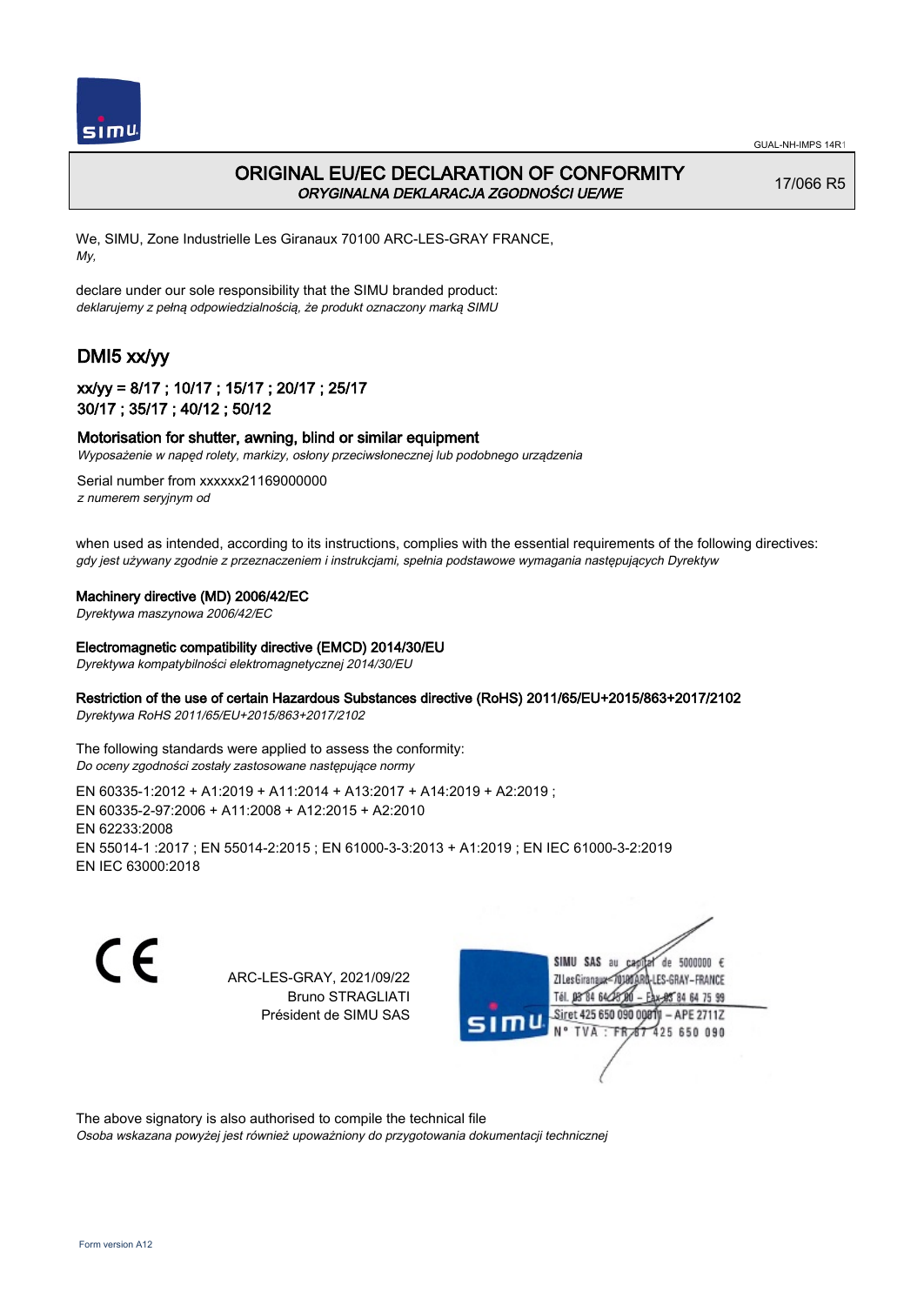



## ORIGINAL EU/EC DECLARATION OF CONFORMITY DECLARAÇÃO UE/CE DE CONFORMIDADE ORIGINAL

17/066 R5

We, SIMU, Zone Industrielle Les Giranaux 70100 ARC-LES-GRAY FRANCE, Nós,

declare under our sole responsibility that the SIMU branded product: declaramos sob nossa única responsabilidade que o dispositivo marca SIMU

# DMI5 xx/yy

### xx/yy = 8/17 ; 10/17 ; 15/17 ; 20/17 ; 25/17 30/17 ; 35/17 ; 40/12 ; 50/12

### Motorisation for shutter, awning, blind or similar equipment

Motorização para toldo, persiana, estore, cortina ou equipamento parecido

Serial number from xxxxxx21169000000 Número de série desde

when used as intended, according to its instructions, complies with the essential requirements of the following directives: Quando utilizado de acordo com sua a aplicação, segundo as suas instruções, cumpre os requisitos essenciais das seguintes diretivas

#### Machinery directive (MD) 2006/42/EC

Diretiva Máquinas 2006/42/EC

#### Electromagnetic compatibility directive (EMCD) 2014/30/EU

Diretiva compatibilidade electromagnética 2014/30/EU

### Restriction of the use of certain Hazardous Substances directive (RoHS) 2011/65/EU+2015/863+2017/2102

Diretiva RoHS 2011/65/EU+2015/863+2017/2102

The following standards were applied to assess the conformity: As normas de referência apresentadas em seguida foram aplicadas para avaliar a conformidade

EN 60335‑1:2012 + A1:2019 + A11:2014 + A13:2017 + A14:2019 + A2:2019 ; EN 60335‑2‑97:2006 + A11:2008 + A12:2015 + A2:2010 EN 62233:2008 EN 55014‑1 :2017 ; EN 55014‑2:2015 ; EN 61000‑3‑3:2013 + A1:2019 ; EN IEC 61000‑3‑2:2019 EN IEC 63000:2018

C F

ARC-LES-GRAY, 2021/09/22 Bruno STRAGLIATI Président de SIMU SAS



The above signatory is also authorised to compile the technical file

A pessoa nomeada acima também está autorizada a compilar o processo técnico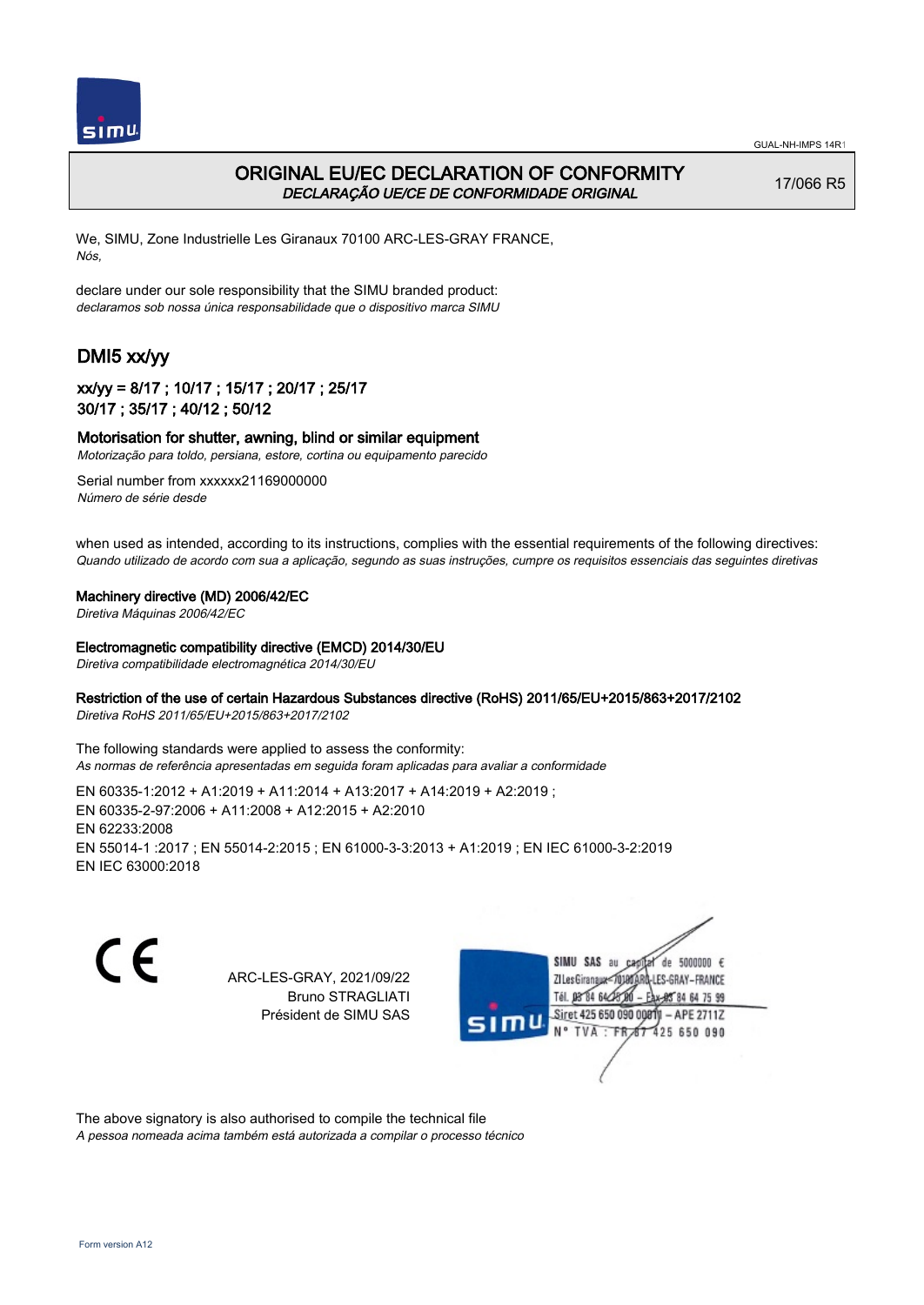



## ORIGINAL EU/EC DECLARATION OF CONFORMITY ORIGINAL EU/EC DECLARAIE DE CONFORMITATE

17/066 R5

We, SIMU, Zone Industrielle Les Giranaux 70100 ARC-LES-GRAY FRANCE, Noi,

declare under our sole responsibility that the SIMU branded product: declarăm pe propria răspundere că produsele marca SIMU

# DMI5 xx/yy

### xx/yy = 8/17 ; 10/17 ; 15/17 ; 20/17 ; 25/17 30/17 ; 35/17 ; 40/12 ; 50/12

### Motorisation for shutter, awning, blind or similar equipment

Motorizări pentru rulou, marchiză, perdea sau echipament similar

Serial number from xxxxxx21169000000 Numărul de serie din

when used as intended, according to its instructions, complies with the essential requirements of the following directives: utilizate conform destinaiei lor, aa cum este descris în manualul de utilizare, sunt în conformitate cu cerinele eseniale ale următoarelor directive

#### Machinery directive (MD) 2006/42/EC

Directiva privind echipamentele tehnice 2006/42/EC

### Electromagnetic compatibility directive (EMCD) 2014/30/EU

Directiva privind compatibilitatea electromagnetică 2014/30/EU

#### Restriction of the use of certain Hazardous Substances directive (RoHS) 2011/65/EU+2015/863+2017/2102

Directiva RoHS 2011/65/EU+2015/863+2017/2102

The following standards were applied to assess the conformity: Următoarele standarde de referină au fost aplicate pentru respectarea conformităii

EN 60335‑1:2012 + A1:2019 + A11:2014 + A13:2017 + A14:2019 + A2:2019 ; EN 60335‑2‑97:2006 + A11:2008 + A12:2015 + A2:2010 EN 62233:2008 EN 55014‑1 :2017 ; EN 55014‑2:2015 ; EN 61000‑3‑3:2013 + A1:2019 ; EN IEC 61000‑3‑2:2019 EN IEC 63000:2018

C F

ARC-LES-GRAY, 2021/09/22 Bruno STRAGLIATI Président de SIMU SAS



The above signatory is also authorised to compile the technical file Semnatarul de mai sus este, de asemenea, autorizat să întocmească dosarul tehnic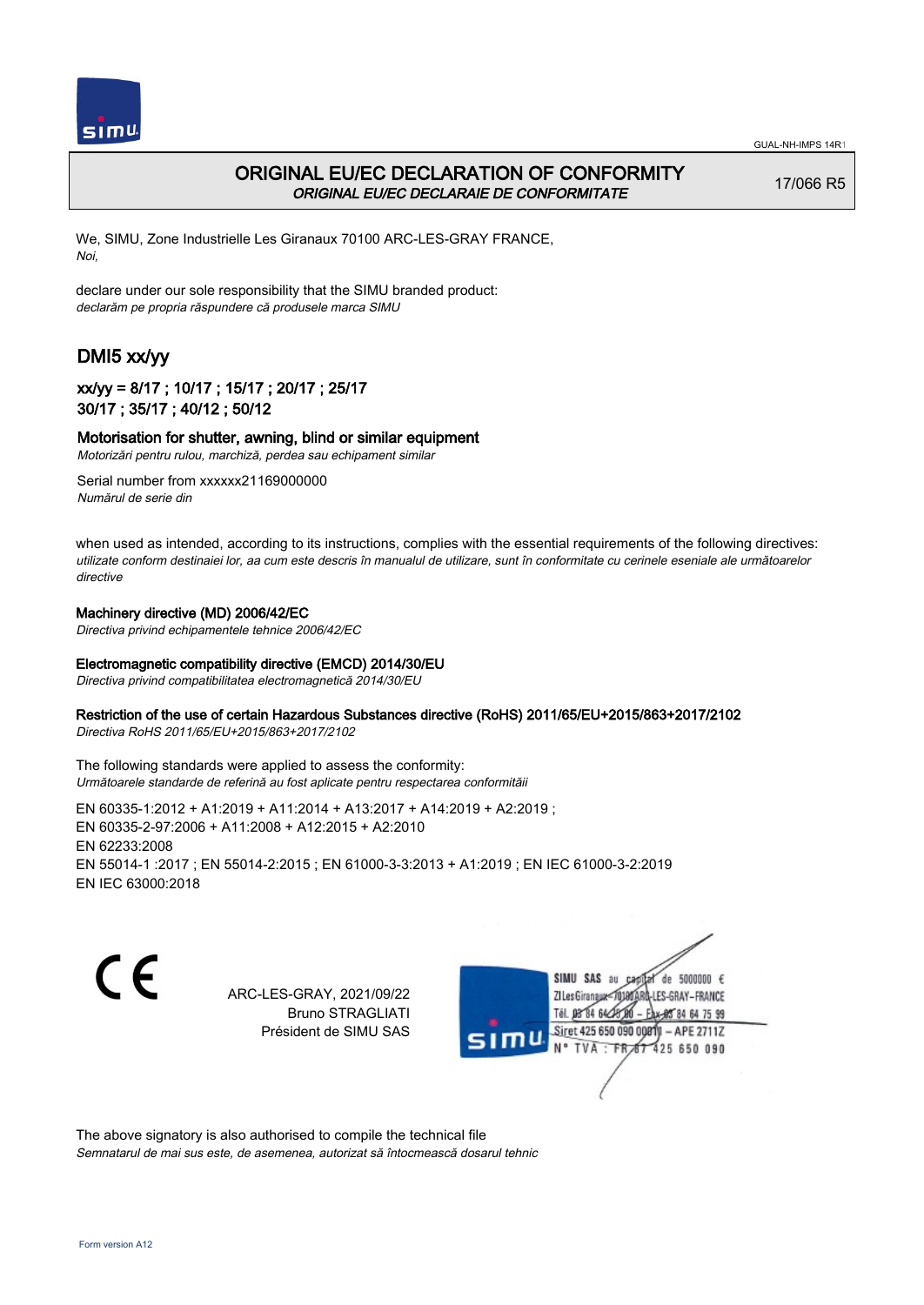

# ORIGINAL EU/EC DECLARATION OF CONFORMITY ORIGINAL EU/EG-FÖRSÄKRAN OM ÖVERENSSTÄMMELSE

17/066 R5

We, SIMU, Zone Industrielle Les Giranaux 70100 ARC-LES-GRAY FRANCE, Vi,

declare under our sole responsibility that the SIMU branded product: försäkrar på eget ansvar att produkten av varumärket SIMU

# DMI5 xx/yy

## xx/yy = 8/17 ; 10/17 ; 15/17 ; 20/17 ; 25/17 30/17 ; 35/17 ; 40/12 ; 50/12

### Motorisation for shutter, awning, blind or similar equipment

Motorisering för jalusi, markis, rullgardin eller liknande produkter

Serial number from xxxxxx21169000000 Serienumret från

when used as intended, according to its instructions, complies with the essential requirements of the following directives: uppfyller de grundläggande kraven i följande direktiv när den används på det sätt som avses, i enlighet med bruksanvisningen

### Machinery directive (MD) 2006/42/EC

Maskindirektivet 2006/42/EC

### Electromagnetic compatibility directive (EMCD) 2014/30/EU

EMC-direktivet 2014/30/EU

### Restriction of the use of certain Hazardous Substances directive (RoHS) 2011/65/EU+2015/863+2017/2102

RoHS-direktivet 2011/65/EU+2015/863+2017/2102

The following standards were applied to assess the conformity: Följande referensnormer har tillämpats för att göra en bedömning av överensstämmelsen

EN 60335‑1:2012 + A1:2019 + A11:2014 + A13:2017 + A14:2019 + A2:2019 ; EN 60335‑2‑97:2006 + A11:2008 + A12:2015 + A2:2010 EN 62233:2008 EN 55014‑1 :2017 ; EN 55014‑2:2015 ; EN 61000‑3‑3:2013 + A1:2019 ; EN IEC 61000‑3‑2:2019 EN IEC 63000:2018

 $\epsilon$ 

ARC-LES-GRAY, 2021/09/22 Bruno STRAGLIATI Président de SIMU SAS



The above signatory is also authorised to compile the technical file

Den person som anges ovan är också behörig att ställa samman den tekniska dokumentationen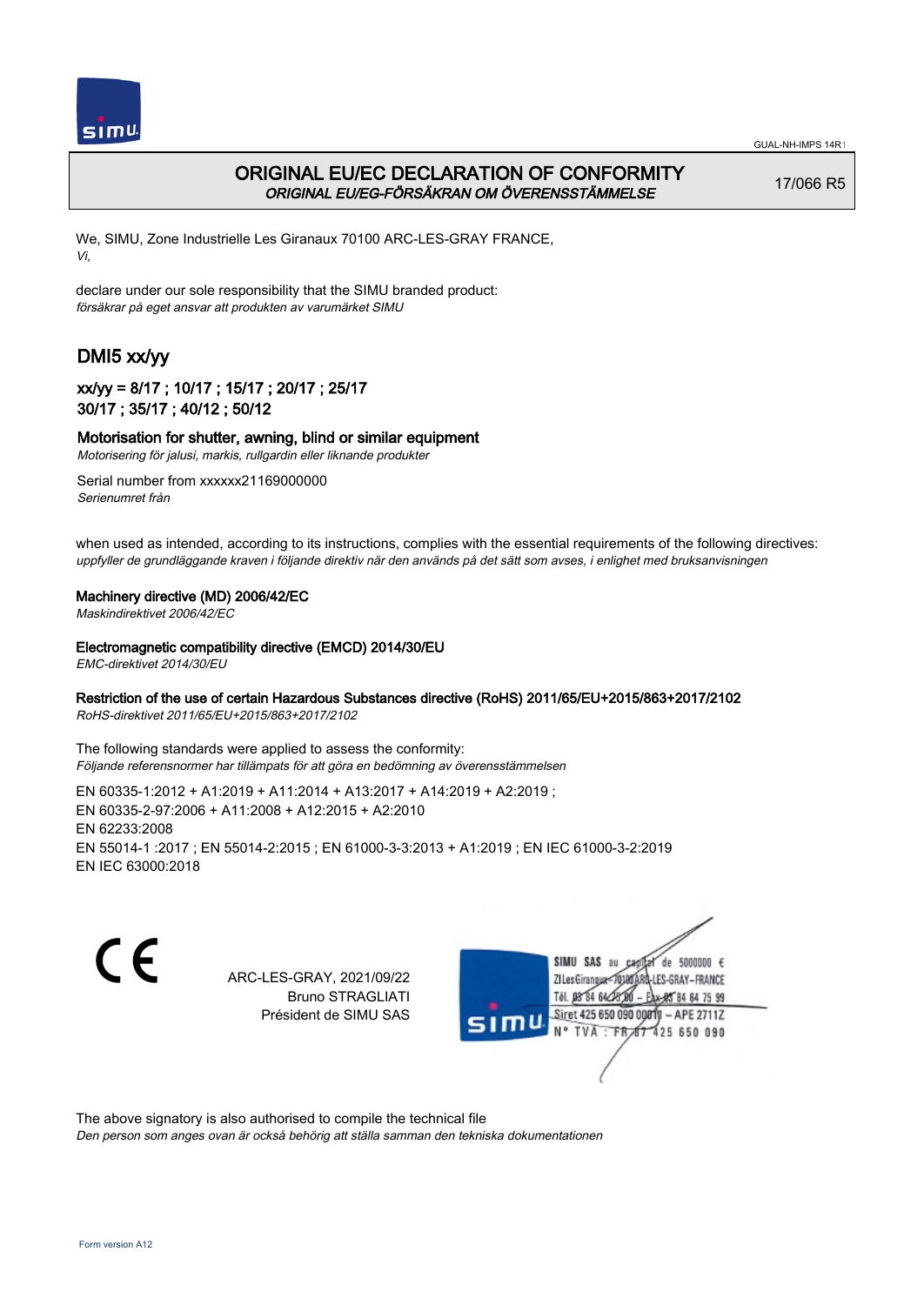

# ORIGINAL EU/EC DECLARATION OF CONFORMITY ORIGINÁLNE VYHLÁSENIE EU/ES O ZHODE

17/066 R5

We, SIMU, Zone Industrielle Les Giranaux 70100 ARC-LES-GRAY FRANCE, My,

declare under our sole responsibility that the SIMU branded product: vyhlasujeme na svoju výlučnú zodpovednosť, že výrobok značky SIMU

# DMI5 xx/yy

## xx/yy = 8/17 ; 10/17 ; 15/17 ; 20/17 ; 25/17 30/17 ; 35/17 ; 40/12 ; 50/12

### Motorisation for shutter, awning, blind or similar equipment

Pohon pre rolety, markízy, clony alebo podobné zariadenia

Serial number from xxxxxx21169000000 Seriové číslo od

when used as intended, according to its instructions, complies with the essential requirements of the following directives: ak je používaný v súlade s účelom použitia a s návodom, spĺňa základné požiadavky týchto smerníc

### Machinery directive (MD) 2006/42/EC

Smernica o strojových zariadeniach 2006/42/EC

### Electromagnetic compatibility directive (EMCD) 2014/30/EU

Smernica o elektromagnetickej kompatibilite 2014/30/EU

### Restriction of the use of certain Hazardous Substances directive (RoHS) 2011/65/EU+2015/863+2017/2102

Smernica o obmedzení používania určitých nebezpečných látok v elektrických a elektronických zariadeniach 2011/65/EU+2015/863+2017/2102

#### The following standards were applied to assess the conformity: Pre posúdenie zhody boli použité následujúce normy

EN 60335‑1:2012 + A1:2019 + A11:2014 + A13:2017 + A14:2019 + A2:2019 ; EN 60335‑2‑97:2006 + A11:2008 + A12:2015 + A2:2010 EN 62233:2008 EN 55014‑1 :2017 ; EN 55014‑2:2015 ; EN 61000‑3‑3:2013 + A1:2019 ; EN IEC 61000‑3‑2:2019 EN IEC 63000:2018

C F

ARC-LES-GRAY, 2021/09/22 Bruno STRAGLIATI Président de SIMU SAS



The above signatory is also authorised to compile the technical file uvedená osoba je tiež osoba zodpovedná za vypracovanie technickej dokumentácie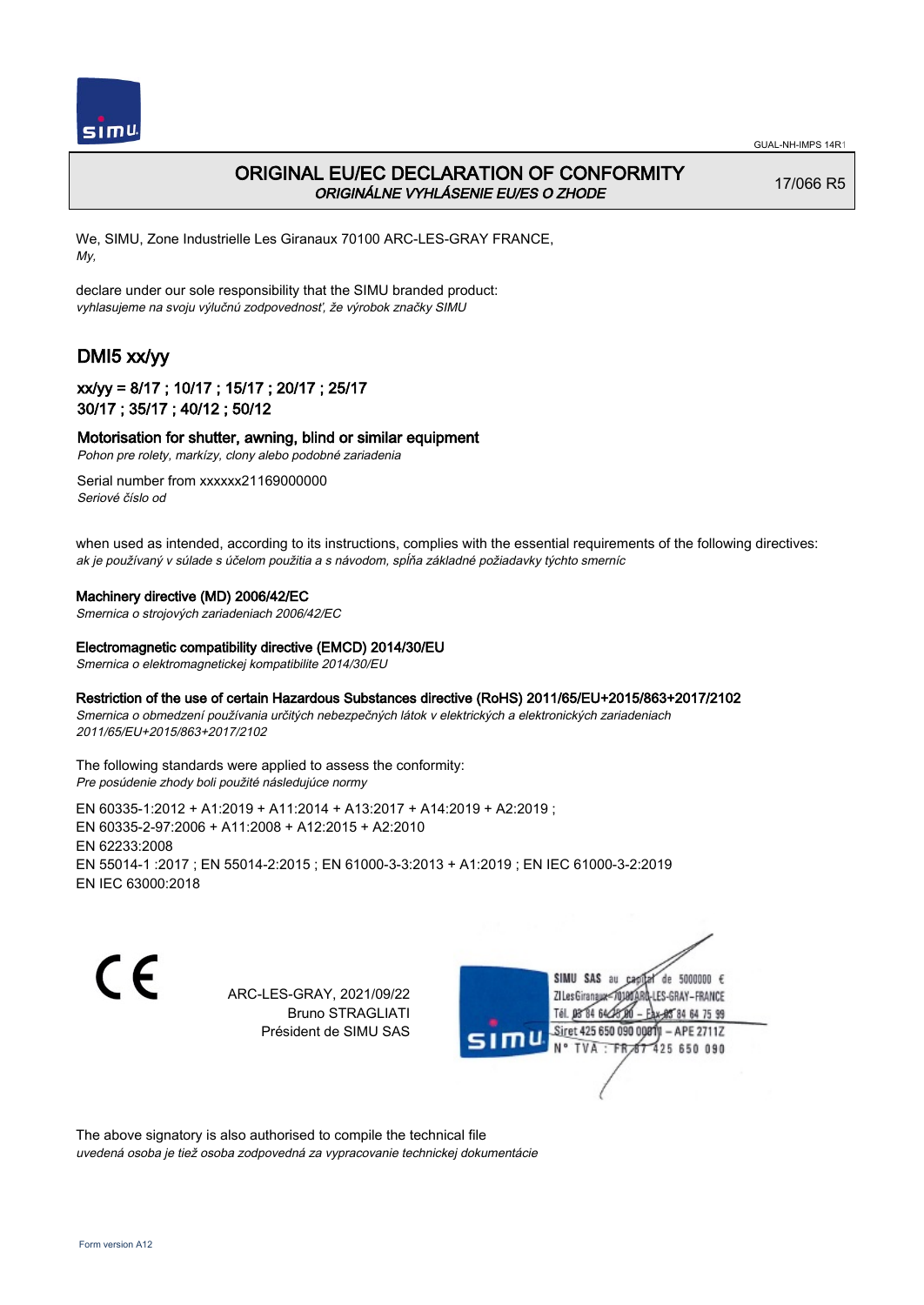

# ORIGINAL EU/EC DECLARATION OF CONFORMITY IZJAVA O SKLADNOSTI / IZJAVA O LASTNOSTIH

17/066 R5

We, SIMU, Zone Industrielle Les Giranaux 70100 ARC-LES-GRAY FRANCE, Mi,

declare under our sole responsibility that the SIMU branded product: S polno odgovornostjo izjavljamo, da izdelki blagovne znamke SIMU

# DMI5 xx/yy

## xx/yy = 8/17 ; 10/17 ; 15/17 ; 20/17 ; 25/17 30/17 ; 35/17 ; 40/12 ; 50/12

### Motorisation for shutter, awning, blind or similar equipment

Motorizacija rolet, žaluzij, senčnikov in podobne opreme

Serial number from xxxxxx21169000000 'Serijska številka

when used as intended, according to its instructions, complies with the essential requirements of the following directives: ko se uporabljajo v skladu z namembnostjo in navodili, ustrezajo bistvenim zahtevam naslednjih direktiv

### Machinery directive (MD) 2006/42/EC

Direktiva o strojih 2006/42/EC

### Electromagnetic compatibility directive (EMCD) 2014/30/EU

Direktiva o elektromagnetni združljivosti 2014/30/EU

### Restriction of the use of certain Hazardous Substances directive (RoHS) 2011/65/EU+2015/863+2017/2102

Direktiva RoHS 2011/65/EU+2015/863+2017/2102

The following standards were applied to assess the conformity: Za preverjanje skladnosti so bili uporabljeni naslednji standardi

EN 60335‑1:2012 + A1:2019 + A11:2014 + A13:2017 + A14:2019 + A2:2019 ; EN 60335‑2‑97:2006 + A11:2008 + A12:2015 + A2:2010 EN 62233:2008 EN 55014‑1 :2017 ; EN 55014‑2:2015 ; EN 61000‑3‑3:2013 + A1:2019 ; EN IEC 61000‑3‑2:2019 EN IEC 63000:2018

C F

ARC-LES-GRAY, 2021/09/22 Bruno STRAGLIATI Président de SIMU SAS



The above signatory is also authorised to compile the technical file Podpisnik, naveden zgoraj, je pooblaščen tudi za pripravo tehnične dokumentacije